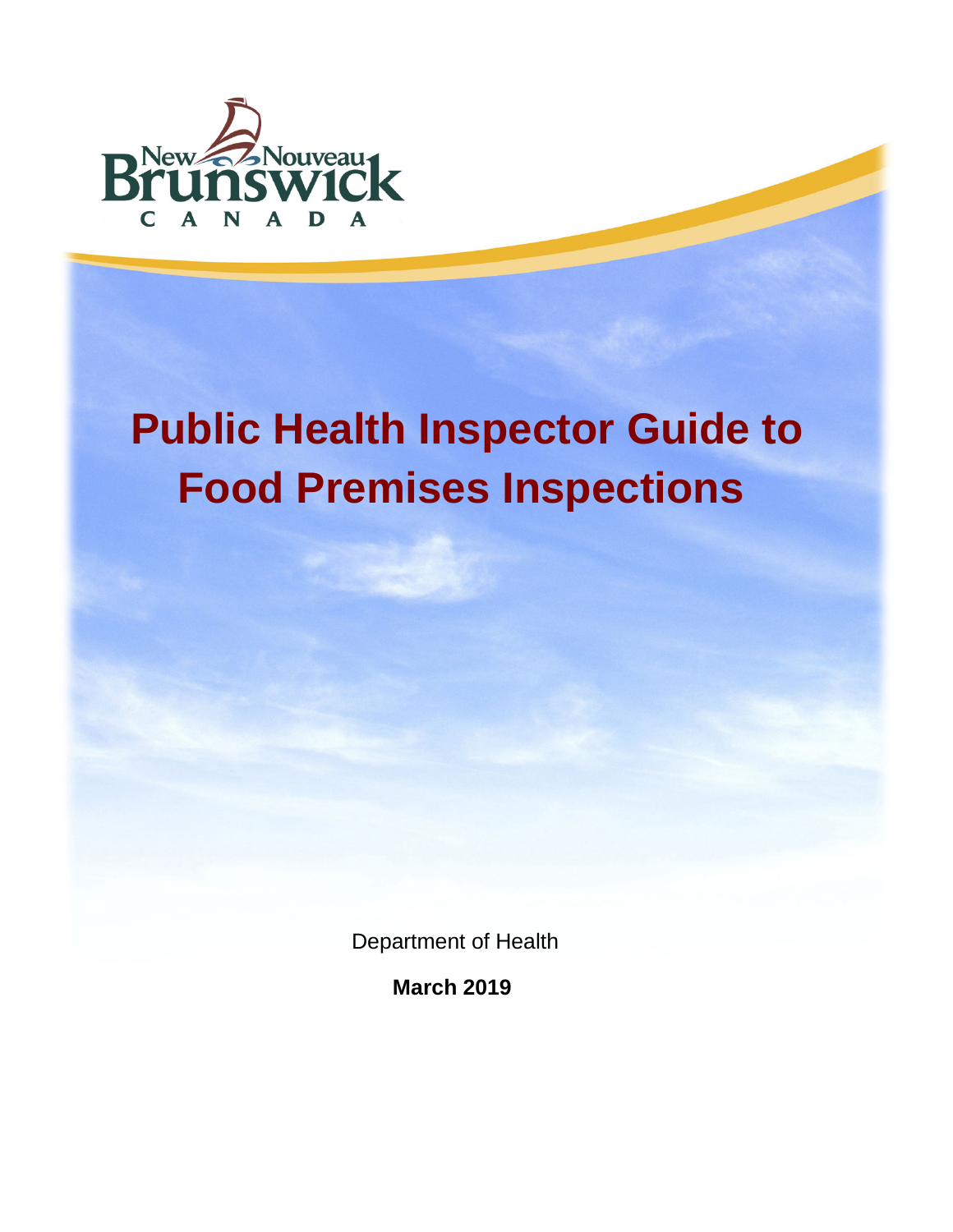# **TABLE OF CONTENTS**

|     | <b>Section</b> |                                                               | Page            |
|-----|----------------|---------------------------------------------------------------|-----------------|
| 1.0 | FOOD           |                                                               | 4               |
|     | 1.1            |                                                               | 4               |
|     | 1.2            |                                                               | 4               |
|     | 1.3            | Acceptable Containers and Labeling                            | 5               |
|     |                |                                                               |                 |
| 2.0 |                |                                                               | 5               |
|     | 2.1            |                                                               | 5               |
|     | 2.2            |                                                               | $6\phantom{1}6$ |
|     | 2.3            |                                                               | 6               |
|     | 2.4            |                                                               | $6\phantom{a}$  |
|     | 2.5            |                                                               | 7               |
|     | 2.6            |                                                               | $\overline{7}$  |
|     | 2.7            |                                                               | $\overline{7}$  |
| 3.0 |                |                                                               | 7               |
|     | 3.1            |                                                               | $\overline{7}$  |
|     | 3.2            |                                                               | 8               |
|     | 3.3            |                                                               | 9               |
|     | 3.4            |                                                               | 9               |
|     | 3.5            |                                                               | 10              |
|     |                |                                                               | 10              |
|     | 3.6            |                                                               |                 |
|     |                |                                                               | 11              |
|     |                |                                                               | 11              |
|     | 4.2            |                                                               | 11              |
|     |                |                                                               |                 |
| 5.0 |                |                                                               | 11              |
|     | 5.1            |                                                               | 11              |
|     | 5.2            |                                                               | 12              |
|     |                |                                                               |                 |
| 6.0 |                | PERSONNEL                                                     | 12              |
|     | 6.1            |                                                               | $12 \,$         |
|     | 6.2            |                                                               | 13              |
|     |                |                                                               | 13              |
| 7.0 |                |                                                               | 14              |
|     | 7.1            | <b>Food Equipment (Design, Construction, Installation and</b> | 14              |
|     |                |                                                               |                 |
|     |                | 7.2 Food Contact Surfaces (Design, Construction, Installation | 15              |
|     |                |                                                               |                 |
|     |                |                                                               | 15              |
|     | 7.4            |                                                               | 16              |
|     |                |                                                               |                 |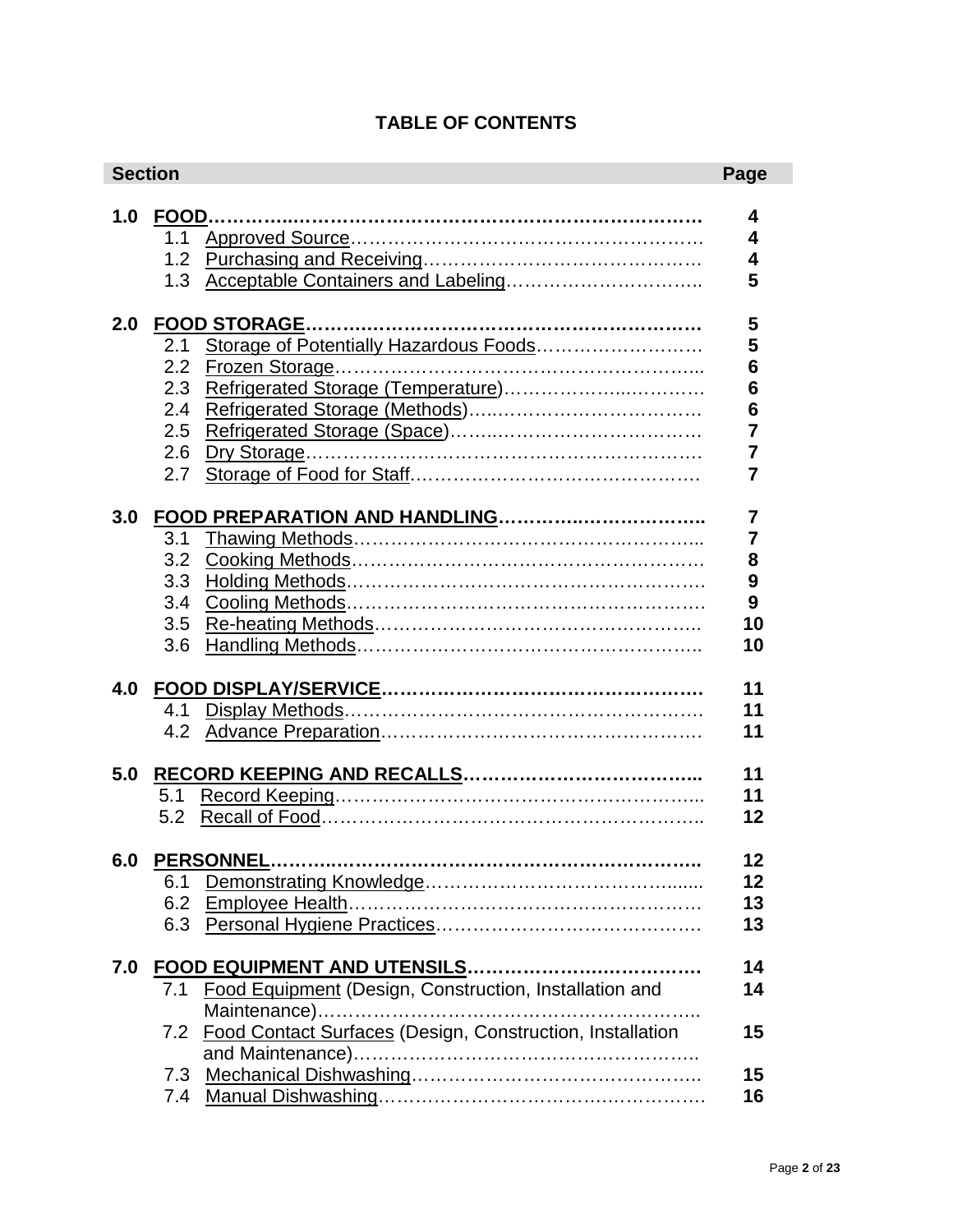|      |                                              | 16 |
|------|----------------------------------------------|----|
|      |                                              | 17 |
|      |                                              | 17 |
|      | 8.2 Detergents and Chemical Use and Storage  | 18 |
|      |                                              | 19 |
|      |                                              | 19 |
|      |                                              | 19 |
|      |                                              | 20 |
|      | 10.1 Floors (Construction and Maintenance)   | 20 |
|      |                                              | 20 |
|      | 10.3 Ceilings (Construction and Maintenance) | 20 |
|      |                                              |    |
|      | 11.0 WATER SUPPLY AND WASTE DISPOSAL         | 20 |
|      | 11.1                                         | 20 |
|      | 11.2                                         | 21 |
|      |                                              | 21 |
| 12.0 |                                              | 22 |
|      |                                              | 22 |
|      |                                              | 22 |
| 13.0 |                                              | 22 |
|      | 13.1                                         | 22 |
|      | 13.2                                         | 22 |
|      | 13.3                                         | 23 |
|      |                                              |    |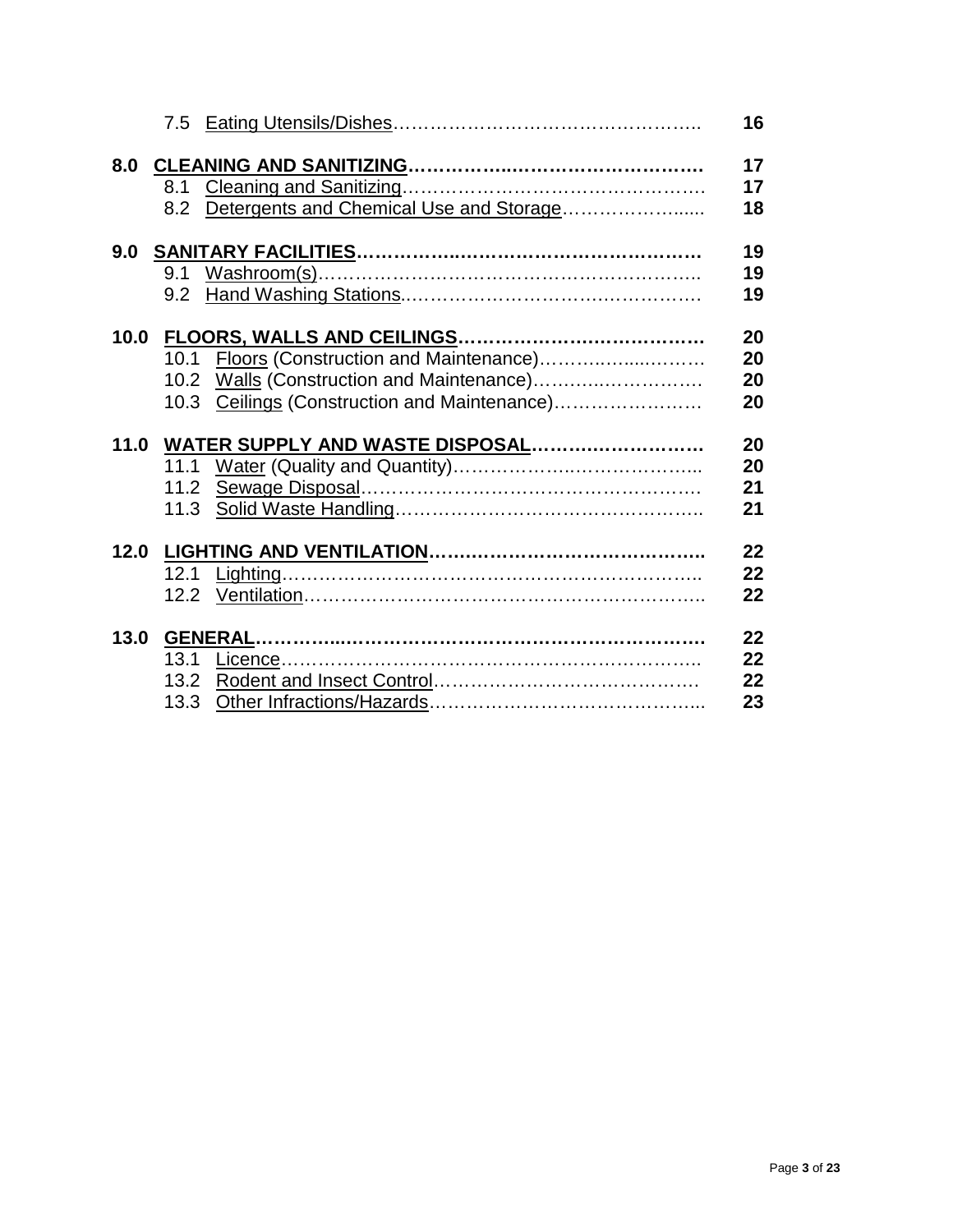# <span id="page-3-0"></span>**1.0 FOOD**

## **1.1 APPROVED SOURCE**

All food prepared and served in a food premises must be of safe quality and from approved sources.

*Assessment Criteria*

|  | A. Foods shall be purchased from approved or regulated             | Mi, Ma, Cr | 23(1)(2)           |
|--|--------------------------------------------------------------------|------------|--------------------|
|  | sources with the exception of fresh fish, fruits and vegetables    |            |                    |
|  | bought directly from a primary producer, or as approved            |            |                    |
|  | through the MOH Approved source process                            |            |                    |
|  | B. Only pasteurized milk may be used                               | Cr         | $17(1)$ Act        |
|  | C. Use of home bottled or canned low acid foods is not             | Mi, Ma, Cr | 23(1)              |
|  | permitted                                                          |            |                    |
|  | D. All meat must be from a licensed abattoir                       | Ma, Cr     | 18 Act<br>$19$ Act |
|  | E. Eggs must be from an approved source                            | Ma         | 23(1)              |
|  | F. Shucked shellfish must be in an approved container              | Ma, Cr     | 24                 |
|  | G. All dairy products shall be pasteurized with the exception of   | Ma, Cr     | 3 (Dairy           |
|  | raw milk cheese which is kept or held at a temperature of          |            | Regulation)        |
|  | $2^{0}$ C or more for a period of 60 days or more from the date of |            |                    |
|  | the beginning of manufacturing                                     |            |                    |
|  | H. Any food in the premises for personal consumption is clearly    | Mi, Ma     | 25(2)              |
|  | identified as being not for sale or distribution; this would       |            |                    |
|  | include employee lunches that are stored in the workplace.         |            |                    |
|  | I. Where a licensed food premises is part of a private dwelling,   | Ma, Cr     | 25(3)              |
|  | such as an Inn or a Class 3 fish peddler where food is stored      |            |                    |
|  | in the operator's home, the licensee must ensure that food         |            |                    |
|  | stored for their own personal use is labelled or stored in a       |            |                    |
|  | separate unit from the foods used for the licensed food            |            |                    |
|  | premises.                                                          |            |                    |
|  | J. Licensed public market food vendors are required to use         | Ma         | 23(1)(b)           |
|  | foods from an approved source. If any of the food is               |            |                    |
|  | prepared in a private home kitchen, the kitchen (source)           |            |                    |
|  | must be approved by a medical officer of health. Only those        |            |                    |
|  | foods listed on the "Information Form for Food Premises at a       |            |                    |
|  | Public Market" may be sold at the market.                          |            |                    |

# <span id="page-3-1"></span>**1.2 PURCHASING AND RECEIVING**

All foods purchased and received in a food premises must be safe. Appropriate checks must be done before accepting food deliveries.

#### *Assessment Criteria*

Appropriate checks upon food purchase and deliveries include:

| A. Food temperature being verified         | Ma                  | 27(1)(b) |
|--------------------------------------------|---------------------|----------|
| B. Signs of damaged package                | Mi, Ma, Cr   26(a)  |          |
| C. Signs of contamination or deterioration | Mi, Ma, Cr   16 Act |          |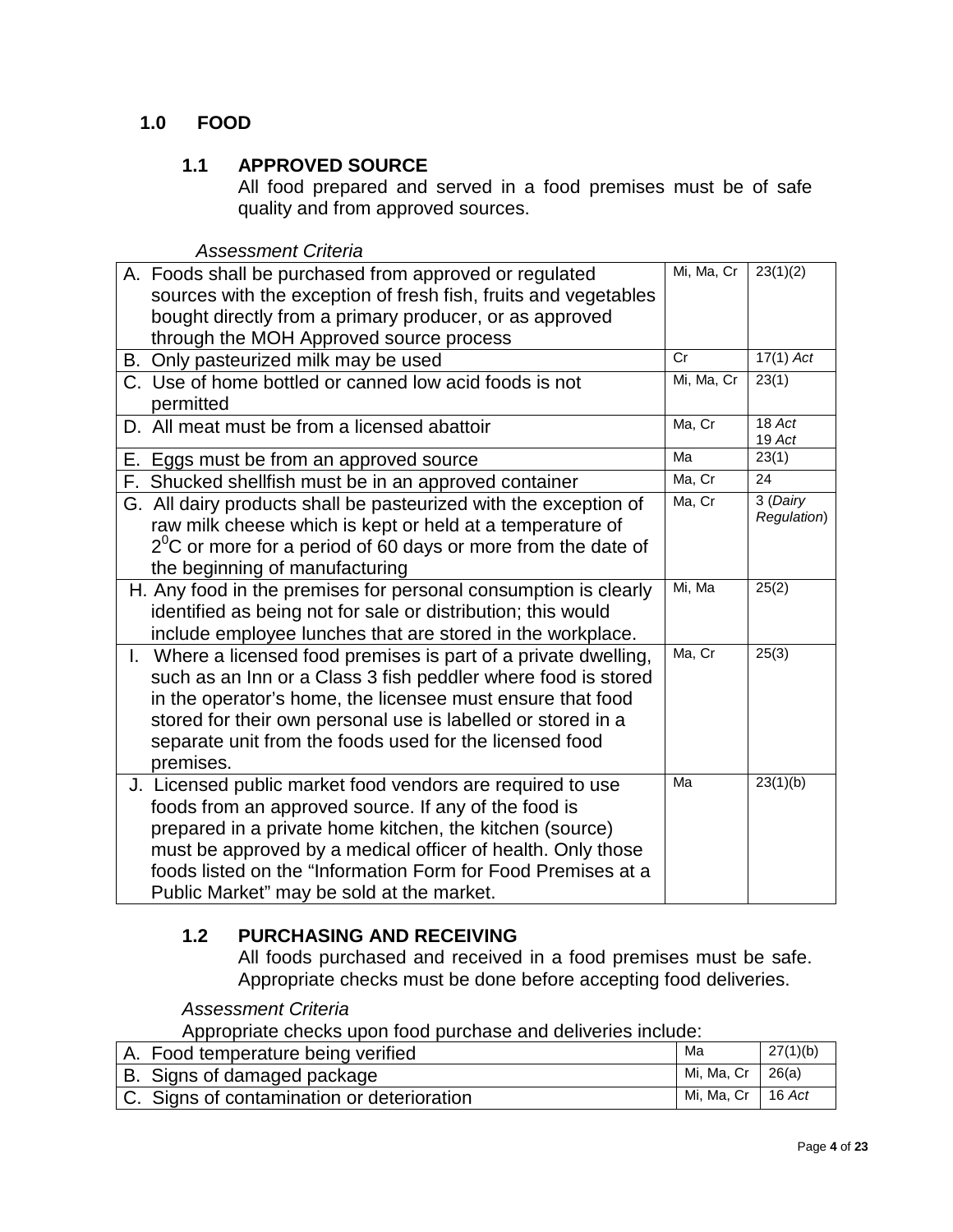| D. Signs of pest or rodent infestation                     | Ma. Cr | $16$ Act<br>26(a) |
|------------------------------------------------------------|--------|-------------------|
| E. Badly dented canned foods                               | Mi. Ma | <b>BP</b>         |
| F. Leaking or broken product containers                    | Mi. Ma | 26(a)             |
| G. Food containers with torn or removed tamper proof seals | Mi. Ma | 26(a)             |

## <span id="page-4-0"></span>**1.3 ACCEPTABLE CONTAINERS AND LABELING**

All foods shall be stored in acceptable containers and properly labeled.

*Assessment Criteria*

| A. Foods must be properly labeled with the item name                  | Mi, Ma, Cr | 25(1)    |
|-----------------------------------------------------------------------|------------|----------|
| B. Any prepared potentially hazardous foods wrapped in                | Mi, Ma     | 25(4)    |
| packages or stored in containers shall be labeled with the date       |            |          |
| of preparation                                                        |            |          |
| C. When a food item is opened, portioned and repackaged, the          | Mi, Ma     | BP       |
| portioned packages shall be labelled with the "packaged on            |            |          |
| date" using the date in which the large portion food item was         |            |          |
| opened.                                                               |            |          |
| D. Re-useable containers must be of food grade materials which        | Mi, Ma     | 31(a)    |
| can be washed, rinsed, and sanitized                                  |            |          |
| E. Broken or cracked containers must not be used to store foods       | Mi, Ma     | 31(b)(c) |
| F. Food that is not for sale shall be clearly identified as being not | Mi, Ma, Cr | 25(2)    |
| for sale or distribution in a manner that is clearly understood       |            |          |
| G. Where shellfish is shucked and packed into a container for the     | Ma, Cr     | 24       |
| purpose of wholesale, it shall be packed only into a container        |            |          |
| that is a tamper-proof single service bag, carton or pail that        |            |          |
| cannot be opened without breaking a visible manufacturer's            |            |          |
| seal or break-away tab (Class 5 premises only)                        |            |          |

## <span id="page-4-1"></span>**2.0 FOOD STORAGE**

The facilities used for the storage of food, food ingredients, shall be designed and constructed so that they maintain food safely.

## **2.1 STORAGE OF POTENTIALLY HAZARDOUS FOODS**

<span id="page-4-2"></span>

| A. All potentially hazardous foods shall be stored at or below<br>$4^0$ C or at or at or above 60 <sup>0</sup> C             | Ma. Cr | 27(1)(b)(i)(ii) |
|------------------------------------------------------------------------------------------------------------------------------|--------|-----------------|
| B. Fish product used for sushi/sashimi must be frozen at -20 <sup>°</sup> C<br>for 7 days or at $-35^{\circ}$ C for 15 hours | Ma. Cr | 27(1)(a)        |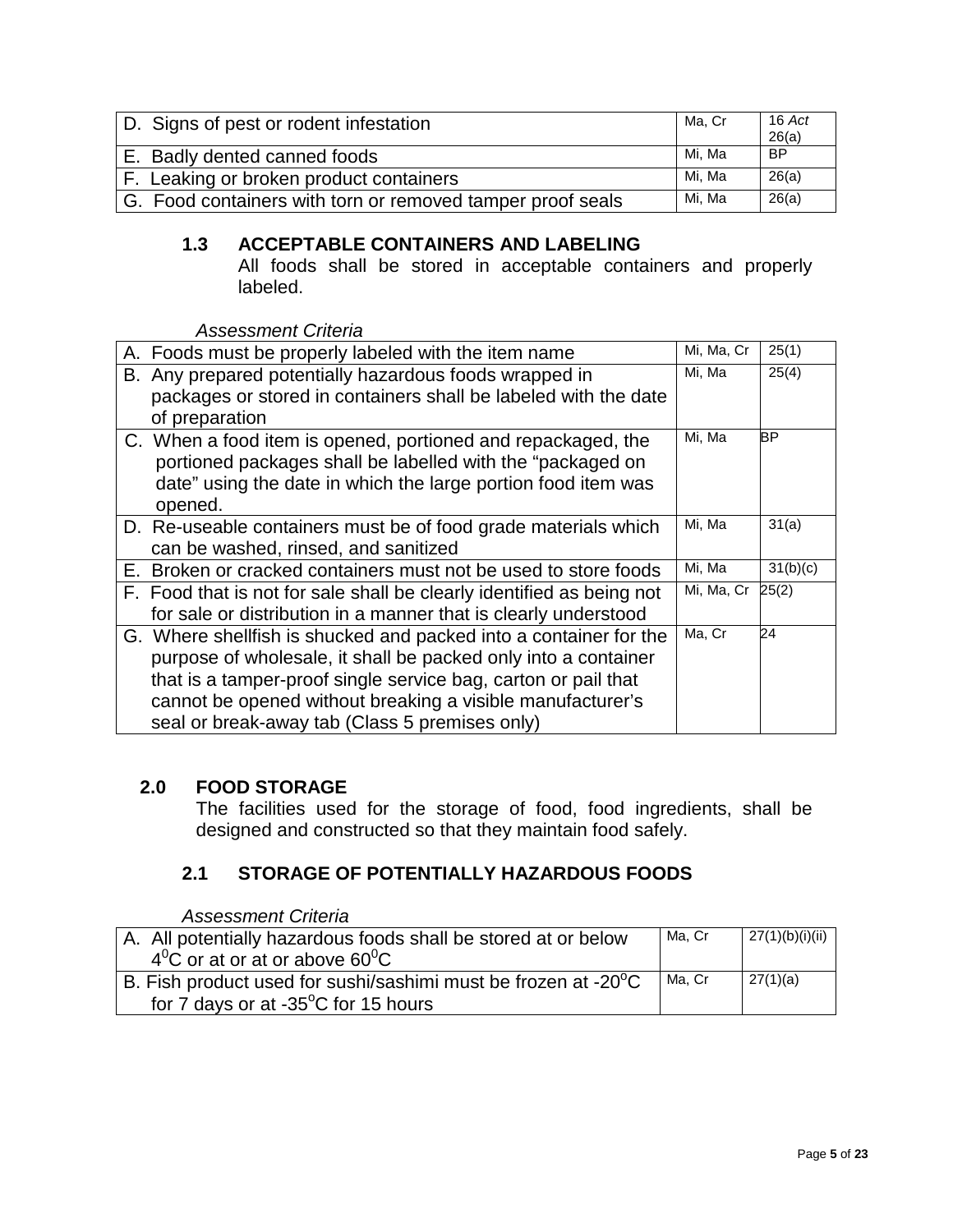## **2.2 FROZEN STORAGE**

Note: Where a freezer is broken, and not in use, and food can be stored elsewhere safely, no violations shall be noted.

#### *Assessment Criteria*

| A. Freezers shall be at -18 $^{0}$ C or less except for ice cream that is        | l Mi       | 27(1)(b)(iii)        |
|----------------------------------------------------------------------------------|------------|----------------------|
| being held for service                                                           |            |                      |
| B. Freezers shall be kept in good repair, defrosted regularly,<br>and kept clean | Mi, Ma     | 31(a)(b)<br>33(1)(2) |
| C. Foods shall be stored in a manner to prevent cross                            | Mi, Ma, Cr | 26(a)(b)             |
| contamination (e.g. no raw above cooked, not directly on floor)                  |            |                      |

## **2.3 REFRIGERATED STORAGE (TEMPERATURE)**

Adequate refrigeration shall be provided which allows for even cooling and storing of all food requiring refrigeration.

*Assessment Criteria*

| A. Refrigeration units must be able to maintain foods at $4^{\circ}C$<br>$(40^{\circ}$ F) or less                                                                    | Ma, Cr | 27(1)(b)(i)<br>32(1)(b)                                 |
|----------------------------------------------------------------------------------------------------------------------------------------------------------------------|--------|---------------------------------------------------------|
| B. Thermometers shall be in all refrigerated areas                                                                                                                   | Мa     | 32(2)(a)                                                |
| C. Temperatures shall be recorded at least 2 times daily at<br>acceptable intervals during operation and logs shall be easily<br>accessible for review by inspectors | Mi, Ma | 32(2)(b)                                                |
| D. Temperature logs shall be kept for a period of 1 month.                                                                                                           | Mi     | 20(a)<br>Class <sub>5</sub><br><b>BP</b><br>Class 3 & 4 |

## **2.4 REFRIGERATED STORAGE (METHODS)**

Foods shall be stored in a manner which keeps the foods at proper temperatures and keeps foods free from contamination. (Where a refrigerator is broken, and it is not part of the critical daily business operation and food can be stored elsewhere safely, no violations shall be noted. For example, if the refrigerated prep table for a sandwich making premises is not functioning (this would be considered critical to the daily business), therefore, the violation shall be noted, even if temporary alternative solutions are in place. Violation shall be noted as Major.)

| A. Foods shall be stored in a manner to prevent cross             | Mi, Ma, Cr | 26(a)(b) |
|-------------------------------------------------------------------|------------|----------|
| contamination (e.g. no raw above cooked, not directly on floor)   |            |          |
| B. Foods in the refrigerators shall be kept covered as to prevent | Mi, Ma, Cr | 26(a)    |
| contamination                                                     |            |          |
| C. Refrigerators shall be of impervious material and of sound and | Mi, Ma, Cr | 31(a)(b) |
| tight construction and kept in good repair                        |            |          |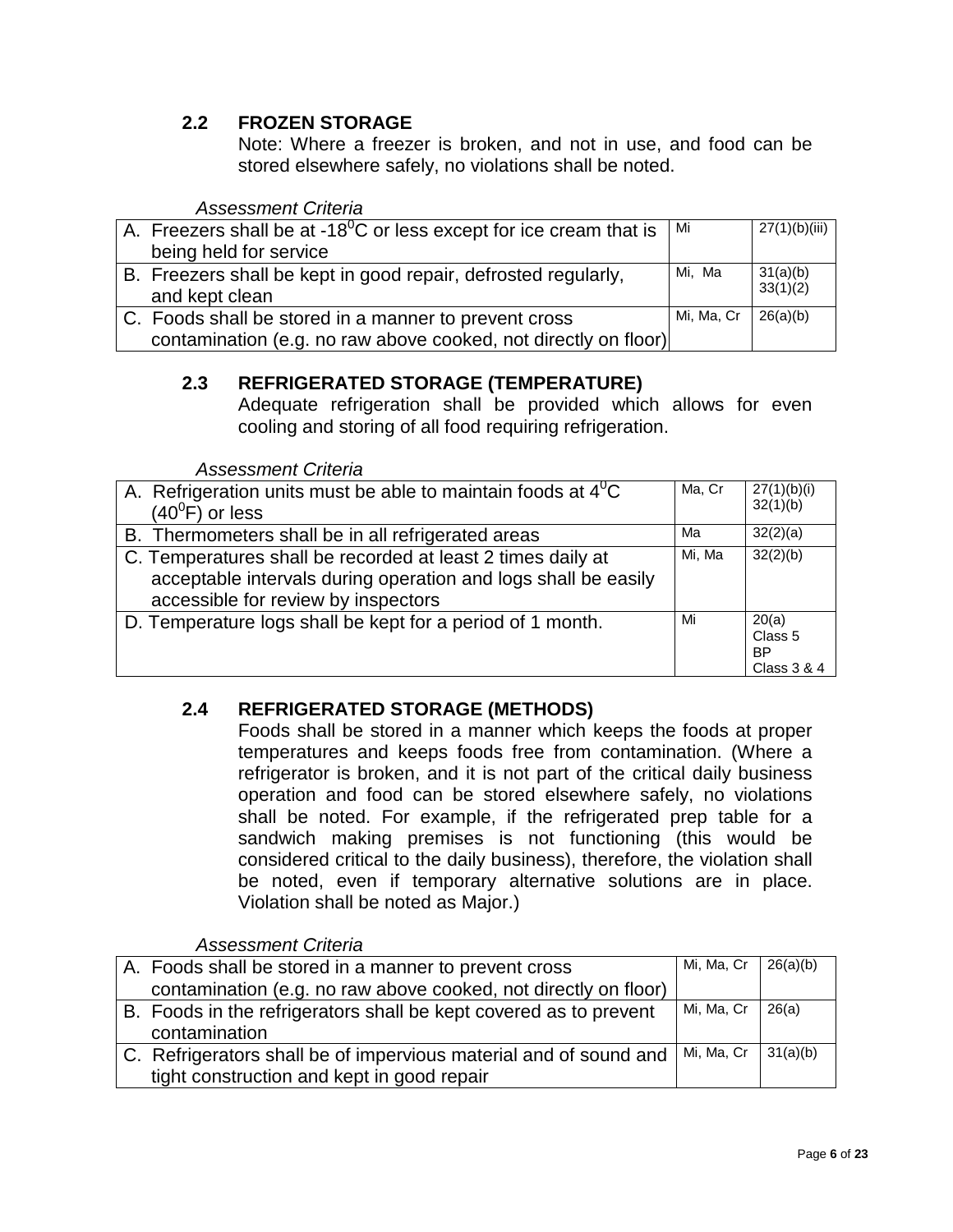# **2.5 REFRIGERATED STORAGE (SPACE)**

Adequate refrigeration space shall be provided for foods requiring refrigeration. This requirement is designed to help ensure maintenance of proper temperatures and to reduce the risk of cross contamination.

#### *Assessment Criteria*

| A. Foods and their containers must not be overcrowded as to         | Mi     | 31(c)    |
|---------------------------------------------------------------------|--------|----------|
| allow proper air circulation and prevent cross-contamination        |        |          |
| B. Refrigerators (including surfaces, racks, trays, vents, shelves, | Mi, Ma |          |
| etc.) shall be maintained such that it functions in the manner      |        | 33(2)    |
| intended and can be easily cleaned and sanitized                    |        |          |
| C. Refrigerators shall be of a type and capacity that is adequate   | Mi. Ma | 32(1)(a) |
| to meet the needs of the food premises                              |        |          |

## <span id="page-6-0"></span>**2.6 DRY STORAGE**

Adequate dry storage space must be provided. Food must be stored in a manner that protects from contamination.

| <b>Assessment Criteria</b>                                     |        |          |
|----------------------------------------------------------------|--------|----------|
| A. Foods shall be stored in a manner to prevent cross          | Mi, Ma | 26(a)(b) |
| contamination (stored in impervious containers once opened,    |        |          |
| scoops kept out of bins, not directly on floor)                |        |          |
| B. Foods in the dry storage must be kept covered               | Mi. Ma | 26(a)    |
| C. Shelves/cupboards shall be designed to facilitate effective | Mi     | 17(a)(b) |
| cleaning and sanitation and be of sound construction and in    |        |          |
| good repair                                                    |        |          |

## **2.7 STORAGE OF FOOD FOR STAFF**

Food for the personal use of staff shall be kept separate from all other food

*Assessment Criteria*

| A. Food for the personal use of management staff and      | Mi, Ma, Cr   25(3) |  |
|-----------------------------------------------------------|--------------------|--|
| employees shall be kept separate and apart from all other |                    |  |
| food on the premises                                      |                    |  |

## **3.0 FOOD PREPARATION & HANDLING**

Thawing, cooking, holding, cooling, re-heating, and handling methods must follow the assessment criteria.

## **3.1 THAWING METHODS**

Adequate thawing methods must be used in order to prevent bacterial growth and to reduce the opportunity for surviving bacteria to grow to harmful numbers and/or produce toxins.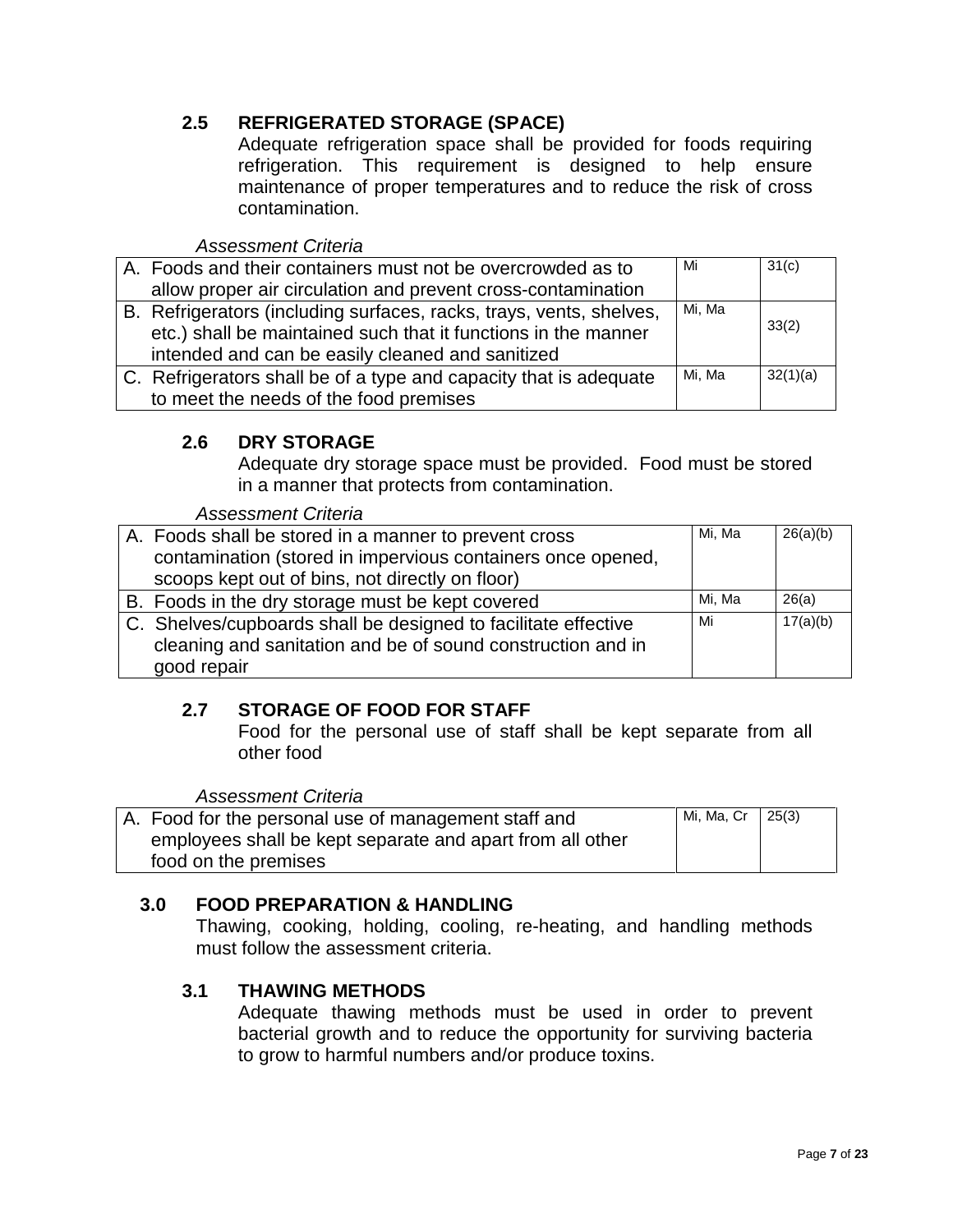## *Assessment Criteria*

| A. Frozen foods shall be thawed under cold running water, in      | Ma, Cr | 27(1)(d)(i, ii, iii) |
|-------------------------------------------------------------------|--------|----------------------|
| a refrigerator at a temperature of $4^{\circ}$ C or less, or in a |        |                      |
| microwave as part of the cooking process                          |        |                      |

## **3.2 COOKING METHODS**

To ensure food is safe from pathogens, cook food until the internal temperature reaches the required temperature listed in Schedule A. Once the food reaches the required internal temperature, it is Best Practice to continue to cook for at least 15 seconds.

*Assessment Criteria*

| A. Potentially hazardous food shall reach an internal temperature                                                                                                                          | Mi, Ma, Cr   $27(1)(f)$ |                      |
|--------------------------------------------------------------------------------------------------------------------------------------------------------------------------------------------|-------------------------|----------------------|
| as listed in Schedule A of the Food Premises Regulation.                                                                                                                                   |                         |                      |
| B. There shall be means to ensure that cooking temperatures are<br>adequate to destroy pathogens in ground meat, poultry and<br>other potentially hazardous foods such as a thermometer or | Mi, Ma, Cr              | 27(1)(a)<br>27(1)(f) |
| another form of control process                                                                                                                                                            |                         |                      |

| <b>Minimum Temperature</b><br>$\ $ Type of Meat                                                                                                         |                                                                                                   |
|---------------------------------------------------------------------------------------------------------------------------------------------------------|---------------------------------------------------------------------------------------------------|
| Beef and yeal steaks and roasts                                                                                                                         | $63^{\circ}$ C (145 $^{\circ}$ F)<br>medium-rare<br>71°C (160°F) medium<br>77°C (170°F) well done |
| Pork chops, ribs, roasts; ground beef,<br>ground pork and ground veal, including<br>sausages made with ground<br>beef/pork/veal                         | 71°C (160°F)                                                                                      |
| Stuffing and casseroles, hot dogs,<br>leftovers, egg dishes; ground chicken<br>and ground turkey, including sausages<br>made with ground chicken/turkey | 74°C (165°F)                                                                                      |
| Chicken and turkey breasts, legs, thighs<br>and wings                                                                                                   | 74°C (165°F)                                                                                      |
| Chicken and turkey, whole bird                                                                                                                          | 82°C (180°F)                                                                                      |

*Schedule A*

Note 1: The *Food and Drug Regulations* require the identification of mechanically tenderized beef as well as safe cooking instructions on the package.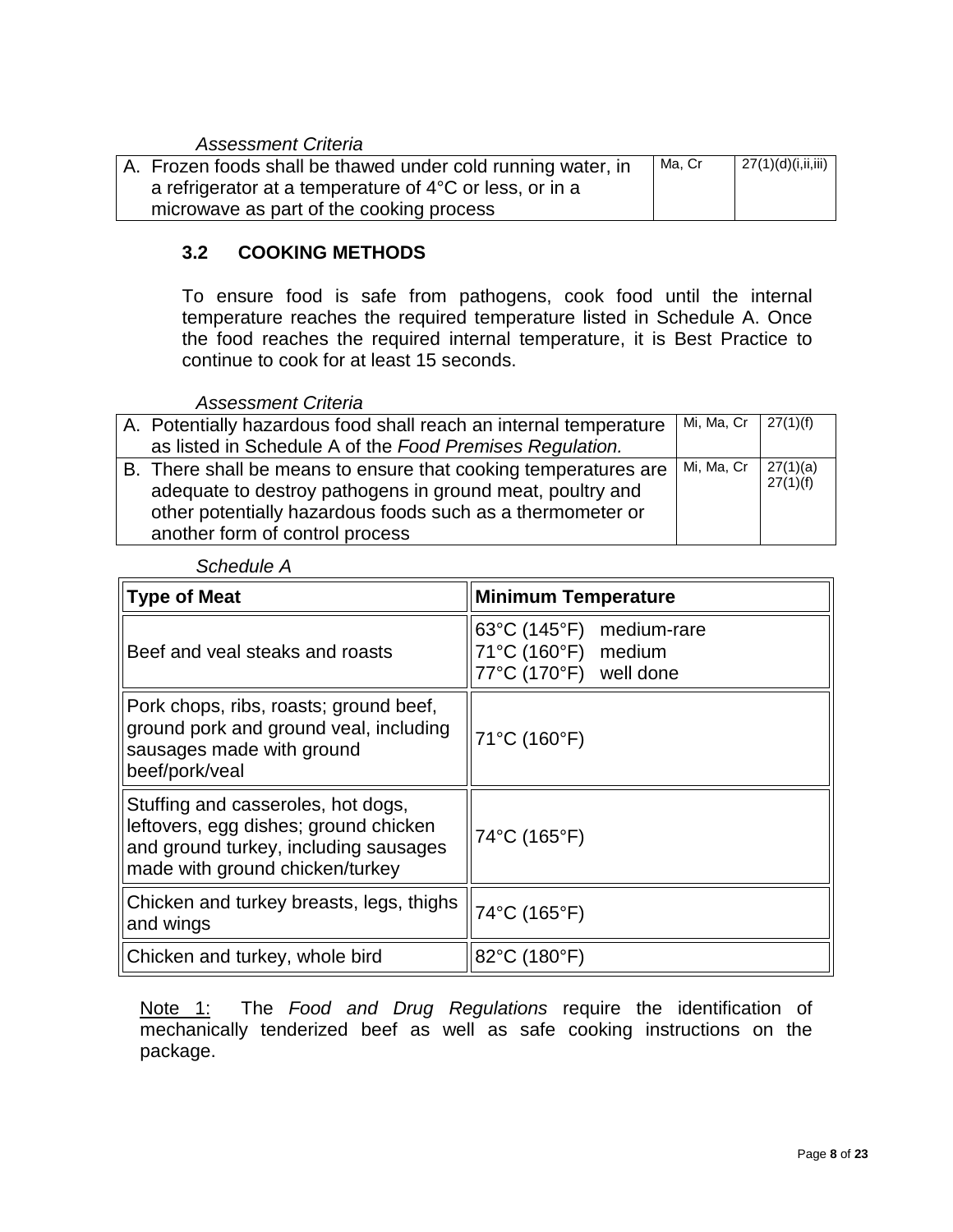Note 2: According to Health Canada, safe cooking instructions include cooking mechanically tenderized cuts of beef to a minimum internal temperature of **63°C (145°F)** and, in the case of steak, **turning steak over at least twice** during cooking to help achieve a consistent temperature throughout.

# **3.3 HOLDING METHODS**

Hot or cold foods which are stored in a display unit/ prep tables but are not part of a buffet shall be assessed under these criteria (for buffets, see Appendix B, [Section 4.1 Display Methods\)](#page-10-1)

*Assessment Criteria*

| A. Potentially hazardous foods shall be held at $4^{\circ}$ C or less or<br>at $60^{\circ}$ C or above until served                                                                                                                                                                                        | Ma, Cr     | 27(1)(b)(i)(ii)                               |
|------------------------------------------------------------------------------------------------------------------------------------------------------------------------------------------------------------------------------------------------------------------------------------------------------------|------------|-----------------------------------------------|
| B. Foods must be kept covered when not in use or being<br>handled.                                                                                                                                                                                                                                         | Mi, Ma     | 26(a)                                         |
| C. Hot holding temperatures shall be checked regularly and<br>recorded once during every 4 hours of operation (once food<br>is placed in unit) and logs shall be available for inspector<br>review                                                                                                         | Mi, Ma     | 32(3)                                         |
| D. Cold holding temperatures shall be checked regularly and<br>recorded at least twice daily and logs shall be available for<br>inspector review                                                                                                                                                           | Mi, Ma     | 32(2)(b)                                      |
| E. Display coolers must be filled in such ways as to meet their<br>intended capacity levels and restricted loading capacity,<br>including volume limits, air flow, temperature range<br>variances, etc. in order to maintain the minimum/maximum<br>temperature needs of the products being placed therein | Mi, Ma, Cr | 27(1)(b)(i,ii,iii)<br>31(1)(c)<br>32(1)(a)(b) |
| F. Any non-served left over foods from food preparation shall<br>be promptly returned to storage in a manner that prevents<br>temperature abuse                                                                                                                                                            | Mi, Ma, Cr | 27(1)(b)(i, ii, iii)                          |

## **3.4 COOLING METHODS**

Cooling times must be kept minimal followed by proper refrigeration.

| A. Foods shall be cooled rapidly using quick chill methods such          | Ma     | 27(1)(a)        |
|--------------------------------------------------------------------------|--------|-----------------|
| as shallow pans, ice wand, ice bath, refrigerator, etc.                  |        | 27(1)(c)(i, ii) |
| B. If being cooled from a temperature of $60^{\circ}$ C or greater, food | Cr     | 27(1)(c)(i, ii) |
| shall reach $20^0$ C within 2 hours and then $4^0$ C within 4 hours      |        |                 |
| (total of 6 hours cooling time)                                          |        |                 |
| C. If potentially hazardous foods are prepared at room                   | Ma, Cr | 27(1)(a)        |
| temperature and are intended to be kept under refrigerated               |        | 27(1)(c)(i, ii) |
| storage prior to serving, they shall be cooled from 20°C to              |        |                 |
| 4°C or less within 4 hours                                               |        |                 |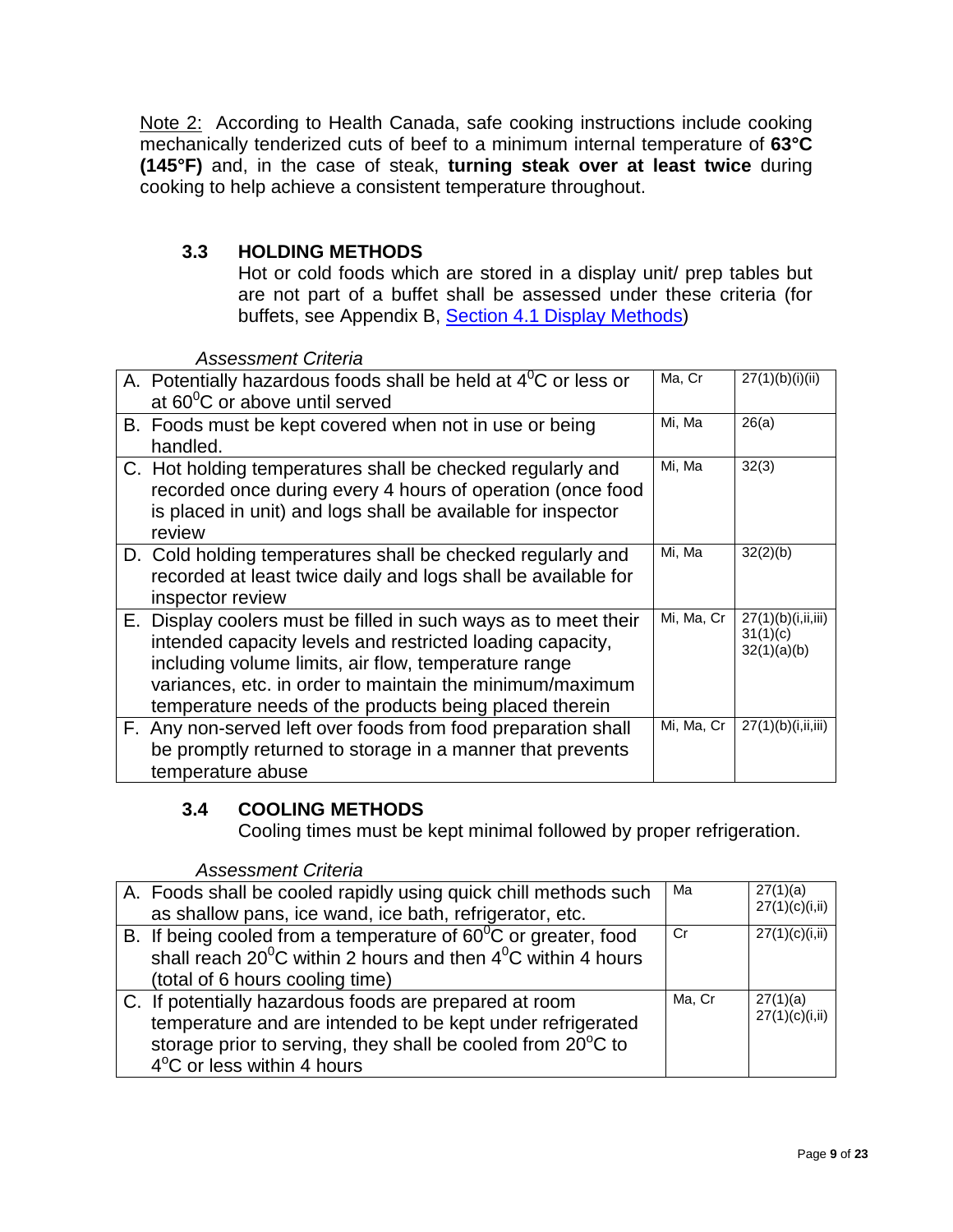## **3.5 RE-HEATING METHODS**

Proper re-heating provides a major degree of assurance that pathogens will be eliminated.

*Assessment Criteria*

| A. Potentially hazardous foods that have been cooked and then         | Ma, Cr     | 27(1)(e) |
|-----------------------------------------------------------------------|------------|----------|
| cooled to $4^0C$ shall be reheated within 2 hours to at least $74^0C$ |            |          |
| for 15 seconds                                                        |            |          |
| B. The appropriate equipment must be used for the re-heating of       | Mi. Ma     | 27(1)(e) |
| food                                                                  |            | 31(c)    |
| C. Appropriate thermometers shall be available and used to            | Mi, Ma, Cr | 27(1)(e) |
| ensure proper temperature is reached                                  |            |          |

### **3.6 HANDLING METHODS**

The operator of a food premise shall ensure that food is stored, displayed, prepared and served in a manner that prevents the food from becoming contaminated.

| A. Any foods that have been potentially contaminated after<br>receiving shall be destroyed                                                                                                                                                                | Ma. Cr     | $7(1)$ PHA<br>$7(7)$ PHA<br>16 PHA |
|-----------------------------------------------------------------------------------------------------------------------------------------------------------------------------------------------------------------------------------------------------------|------------|------------------------------------|
| B. When workers must taste the food, only cleaned and<br>sanitized utensils must be used, and the utensils must be<br>immediately cleaned and sanitized after tasting and prior to<br>tasting another food or the same food                               | Ma         | 37(1)(e)<br>37(2)(b)<br>37(3)      |
| C. Food should not be handled or transferred in any way that<br>may cause contamination or adulteration of the food                                                                                                                                       | Ma, Cr     | 26(a)                              |
| D. Employees shall avoid all unnecessary contact with the food<br>and for ready-to-eat foods use as much as practically<br>possible, clean and sanitized utensils such as tongs,<br>spatulas, or other food dispensing apparatus including gloves         | Mi, Ma, Cr | 37(1)(e)<br>37(2)(b)<br>37(3)      |
| E. Adequate space in the kitchen is required so that effective<br>separation of raw and ready-to-eat food preparation areas<br>are available                                                                                                              | Mi, Ma     | 17(c)                              |
| F. Raw fruits, vegetables and herbs must be thoroughly washed<br>in potable water to remove soil and other contaminants<br>before being cut, combined with other ingredients, cooked,<br>served, or offered for human consumption in ready-to-eat<br>form | Mi, Ma, Cr | 27(1)(a)                           |
| G. Food shall be transported under conditions that prevent any<br>form of chemical, microbial or physical contamination                                                                                                                                   | Mi, Ma, Cr | 28                                 |
| H. Food that has been previously served to any customer shall<br>not be reserved unless it was served in a manner that<br>prevented contamination and ensured adequate temperature                                                                        | Cr         | 29(1)(2)(3)<br>27(b)(i,ii,iii)     |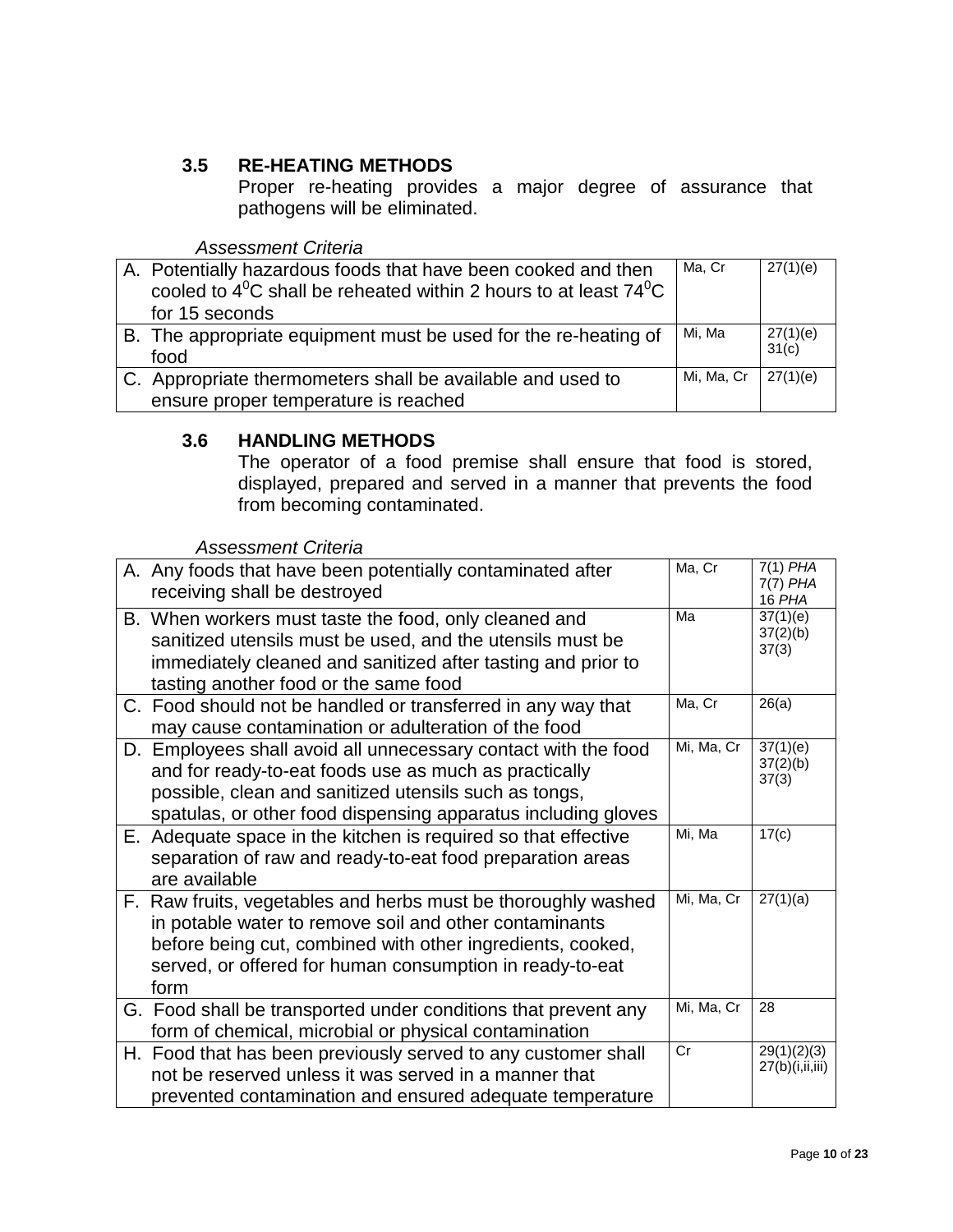| control                                                          |        |             |
|------------------------------------------------------------------|--------|-------------|
| I. If raw meat is being cut up, it is cut up in a room with a    | Ma, Cr | 27(2)(a)(b) |
| temperature of $10^{0}$ C or less; or if the room temperature is |        |             |
| greater than $10^0$ C, it does not remain in that room for more  |        |             |
| than 2 consecutive hours                                         |        |             |
| J. Separate utensils should be used for raw food and cooked      | Ma, Cr | 27(1)(a)    |
| food                                                             |        |             |

## <span id="page-10-0"></span>**4.0 FOOD DISPLAY/SERVICE**

Foods shall be displayed in such methods which maintain their wholesomeness and integrity.

## <span id="page-10-1"></span>**4.1 DISPLAY METHODS**

Food shall be displayed in such ways to keep them from contamination and at proper temperatures. Food served in buffets shall be evaluated under these criteria.

*Assessment Criteria*

| A. Food containers such as insert trays shall not be overfilled                                                                                | Mi, Ma     | 27(1)(a)<br>31(c)<br>32(1)(a)(b) |
|------------------------------------------------------------------------------------------------------------------------------------------------|------------|----------------------------------|
| B. Food containers shall be completely emptied and properly<br>washed prior to refilling                                                       | Mi, Ma, Cr | 33(1)                            |
| C. Food shall be protected from customer handling, coughing,<br>or sneezing                                                                    | Ma         | 26(a)<br>29(3)                   |
| D. Food shall be protected from filth, dust, dirt, insects, vermin,<br>rodents and any other contamination or foreign substance                | Mi, Ma, Cr | 26(a)(b)                         |
| E. Potentially hazardous food shall be displayed in a manner<br>which allows foods to be at $60^{\circ}$ C or more or at $4^{\circ}$ C or less | Ma, Cr     | 27(1)(b)(i)(ii)                  |

#### **4.2 ADVANCE PREPARATION**

Foods shall be prepared in such ways to keep them from contamination and at proper temperatures.

*Assessment Criteria* A. Advance preparation of foods shall be kept to a minimum  $\frac{M_i M_a}{27(1)(a)(b)}$ 

## <span id="page-10-2"></span>**5.0 RECORD KEEPING AND RECALLS**

A licensee who holds a Class 5 food premises licence shall maintain adequate records and shall notify the Minister immediately of a recall. **NOTE:** [Section 5.1 \(D\)](#page-11-3) **below applies to all classes of food premises.**

## **5.1 RECORD KEEPING**

Accurate records of preparation, processing and process control shall be maintained and kept on the premises.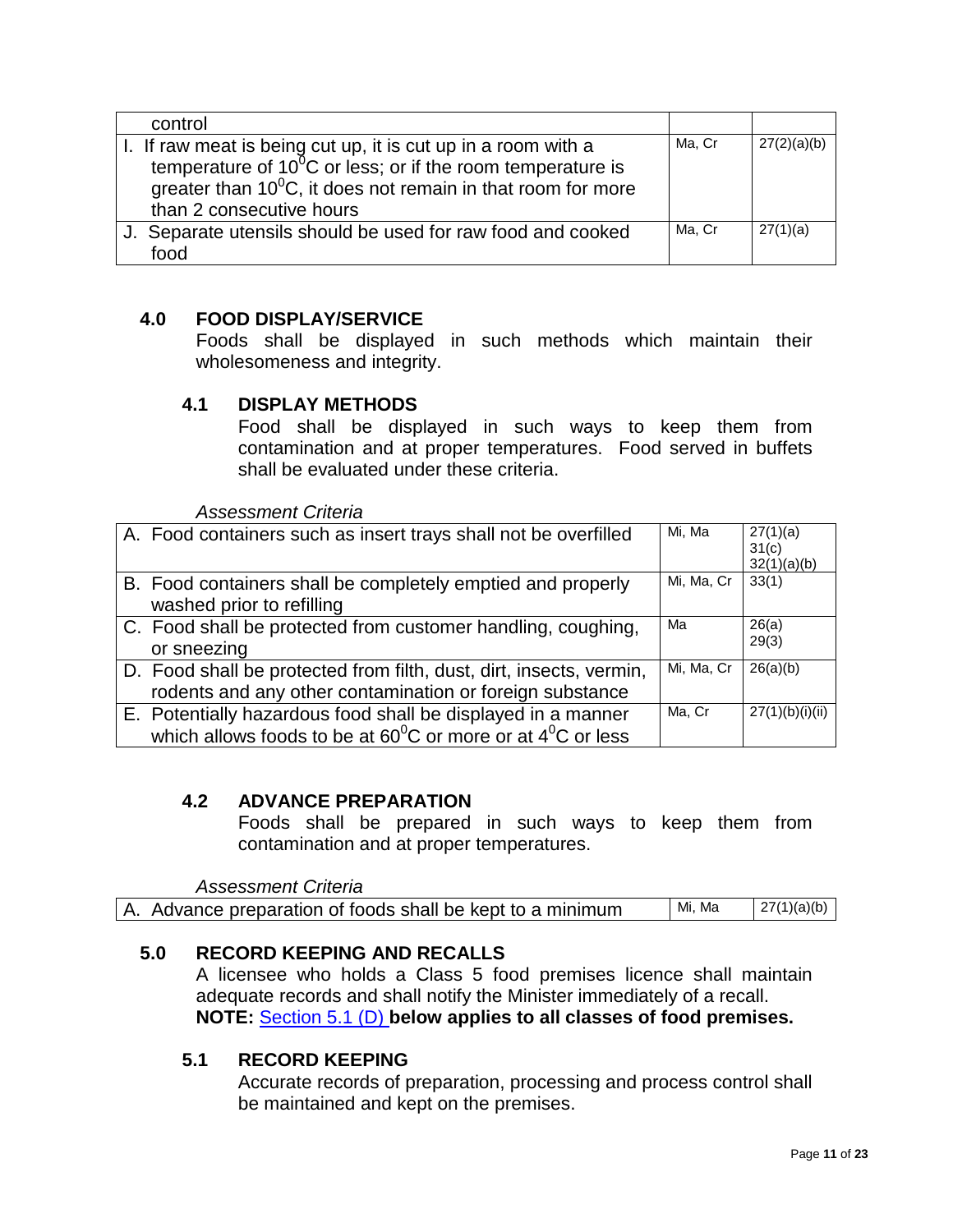## *Assessment Criteria*

| A. Records of preparation and processing and process control<br>shall be maintained for a period of at least one year after<br>each lot of food is released for sale | Ma, Cr | 20(a)     |
|----------------------------------------------------------------------------------------------------------------------------------------------------------------------|--------|-----------|
| B. Records shall be maintained so as to enable any lot of food<br>distributed from the premises to be effectively identified and<br>recalled                         | Ma, Cr | 20(b)     |
| C. Records shall be kept on the premises in respect of which<br>the licence is issued                                                                                | Mi, Ma | 21        |
| D. Shellfish area tags/records shall be maintained for at least<br>90 days                                                                                           | Ma, Cr | <b>BP</b> |

## <span id="page-11-3"></span><span id="page-11-0"></span>**5.2 RECALL OF FOOD**

A licensee who holds a Class 5 food premises licence shall notify the Minister immediately of a recall.

#### *Assessment Criteria*

| A. The Minister shall be notified immediately of a recall of food | Ma, Cr                          | -22 |
|-------------------------------------------------------------------|---------------------------------|-----|
| prepared or processed on the food premises                        |                                 |     |
| B. The Minister shall be provided with the information specified  | Mi, Ma, Cr $\vert$ 22(a) to (e) |     |
| under Section 22 (a) to (e) of the Food Premises Regulation       |                                 |     |
| in writing within 48 hours after the initial notification         |                                 |     |

## <span id="page-11-1"></span>**6.0 PERSONNEL**

Staff needs to be familiar with safe food practices, employee health and personal hygiene practices policies.

## <span id="page-11-2"></span>**6.1 DEMONSTRATING KNOWLEDGE**

Staff needs to be knowledgeable of food safety issues pertaining to their responsibilities.

| A. For Class 4, at least one person who holds a certificate<br>confirming his or her successful completion of a food handler<br>program as described in Section 39(1) of the Food Premises<br>Regulation must be present at all times in the area of a food<br>premises where and when food is being prepared. | Ma                                            | 39(1) |
|----------------------------------------------------------------------------------------------------------------------------------------------------------------------------------------------------------------------------------------------------------------------------------------------------------------|-----------------------------------------------|-------|
| B. For a Class 4, at least one person who has completed a food<br>handler program, however, they are still pending the<br>examination and its results (within one month).                                                                                                                                      | Мa<br>(exce<br>ption<br>for<br>time<br>frame) | 39(1) |
| C. For Class 4, the manager of a food premises shall hold a<br>certificate confirming his or her successful completion of a<br>food handler program as described in Section 39(2) of the<br><b>Food Premises Regulation</b>                                                                                    | Ma                                            | 39(2) |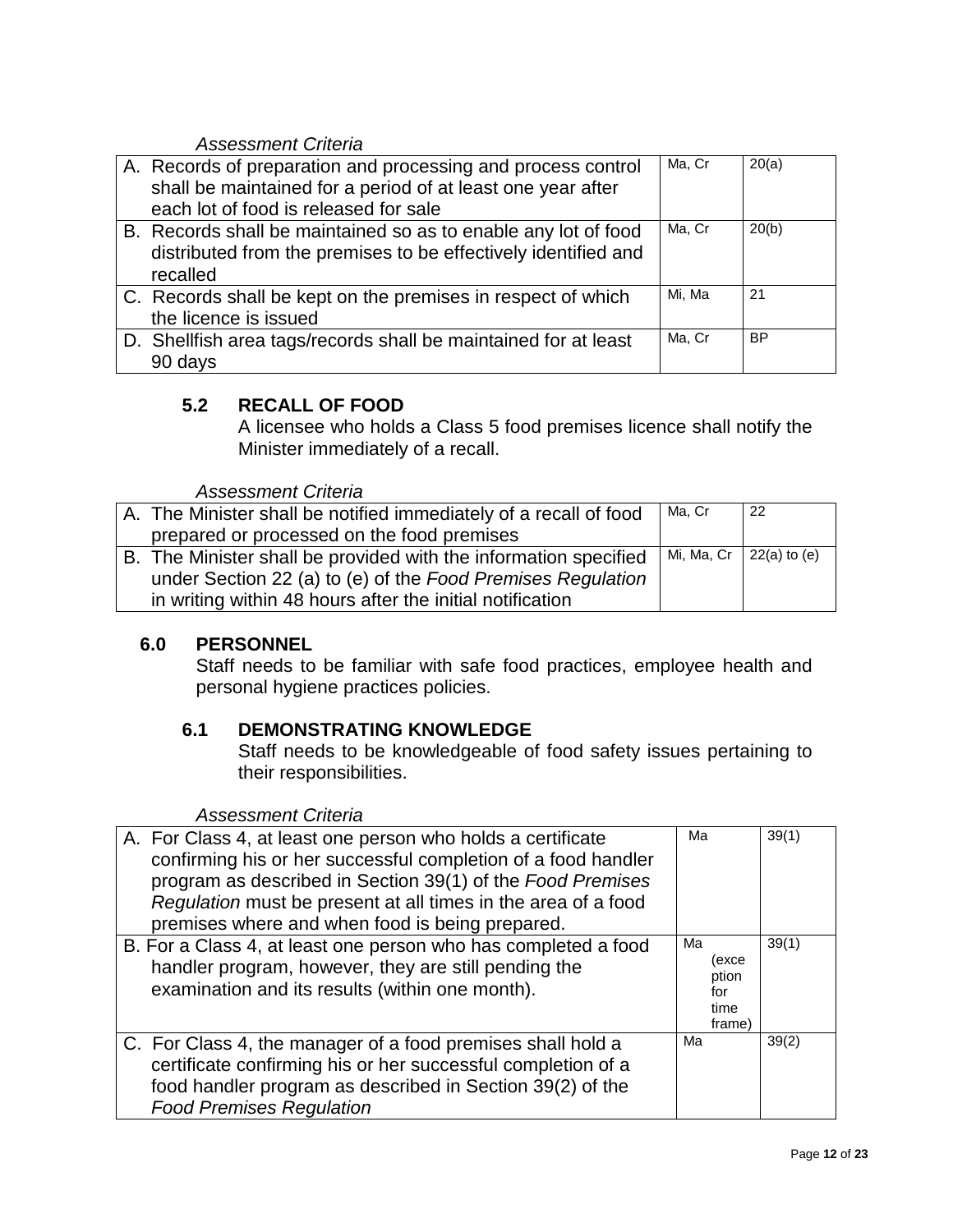| C. A licensee who operates a not-for-profit community              | Ma     | 39(3) |
|--------------------------------------------------------------------|--------|-------|
| placement residential facility shall ensure that at least one      |        |       |
| employee of the facility holds a certificate confirming his or her |        |       |
| successful completion of a food handling program as                |        |       |
| described in Section 39(3) of the Food Premises Regulation         |        |       |
| and any person preparing food in the facility either holds such    |        |       |
| certificate, or has been adequately trained in food handling       |        |       |
| procedures by a person who holds such certificate.                 |        |       |
| E. Staff shall be knowledgeable about the food handling            | Ma, Cr | 30(a) |
| procedures used by the licensee for potentially hazardous          |        |       |
| food                                                               |        |       |
| F. Staff shall comply with the food handling procedures used by    | Ma, Cr | 30(b) |
| the licensee for potentially hazardous food                        |        |       |
| G. Staff shall be trained in accordance with the information       | Ma     | 30(c) |
| submitted by the licensee under Section $6(1)(n)$ of the Food      |        |       |
| Premises Regulation (included with application for a licence),     |        |       |
| or as amended                                                      |        |       |

# <span id="page-12-0"></span>**6.2 EMPLOYEE HEALTH**

All personnel who come into contact with food must be free from any symptoms of illness or communicable disease that is transmissible through food.

#### *Assessment Criteria*

| A. When returning to work after exclusion, staff shall have<br>clearances as required in the "New Brunswick Reportable<br>Diseases and Events Guide"                                                                                                  | Ma, Cr | 38(2) |
|-------------------------------------------------------------------------------------------------------------------------------------------------------------------------------------------------------------------------------------------------------|--------|-------|
| B. A licensee who has reason to believe an employee is suffering<br>from a condition or disease transmissible through food shall<br>immediately report this to the RMOH and shall exclude<br>employee from handling, preparing or processing any food | Cr     | 38(2) |
| C. An employee who believes that he or she may be suffering<br>from a condition or disease transmissible through food shall<br>immediately report this to the licensee and shall not handle,<br>prepare or process any food                           | Cr     | 38(1) |

## <span id="page-12-1"></span>**6.3 PERSONAL HYGIENE PRACTICES**

Personal hygiene practices shall be of such to prevent contamination of food and transmitting illness to consumers.

| A. Employees shall take adequate measures to ensure that food<br>is not contaminated by hair                                                                                              | Mi     | 37(1)(c)<br>37(2)(b)<br>37(3) |
|-------------------------------------------------------------------------------------------------------------------------------------------------------------------------------------------|--------|-------------------------------|
| B. Employees shall refrain from any behavior or practices that<br>may result in the contamination of food (e.g. improper storage<br>of personal items, eating while preparing food, etc.) | Mi. Ma | 37(1)(e)<br>37(2)(b)<br>37(3) |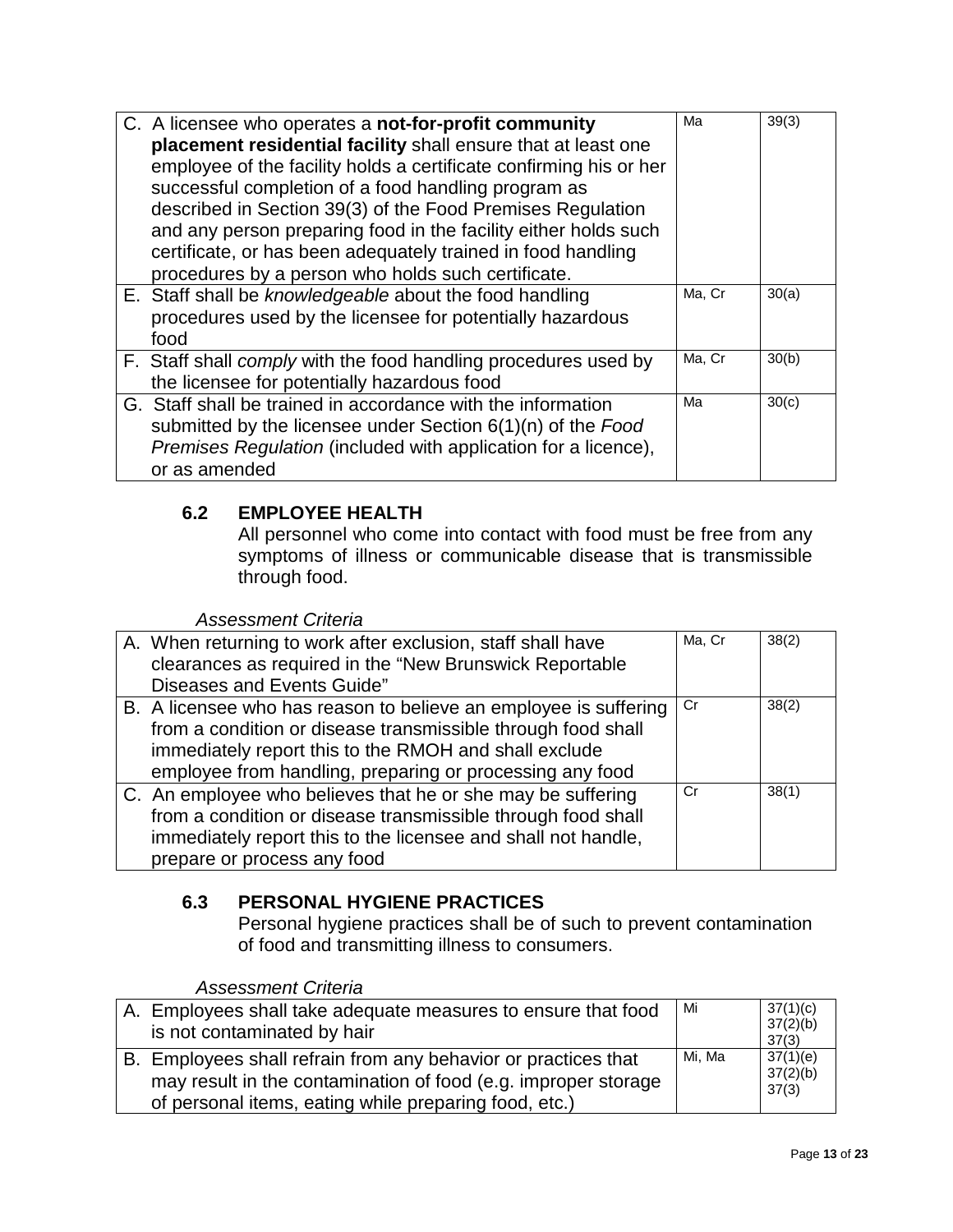| C. Employees shall wash their hands as often as necessary to<br>prevent the contamination of food                                                                                           | Ma, Cr | 37(1)(d)<br>37(2)(b)<br>37(3) |
|---------------------------------------------------------------------------------------------------------------------------------------------------------------------------------------------|--------|-------------------------------|
| D. Approved hand washing procedures as described in<br>document submitted under Section 6(1)(o) of the Food<br>Premises Regulation must be adhered to                                       | Ma, Cr | 37(1)(d)<br>37(2)(b)<br>37(3) |
| E. Employees shall wear clean clothing and footwear                                                                                                                                         | Mi, Ma | 37(1)(a)<br>37(2)(b)<br>37(3) |
| F. Employees shall exhibit cleanliness and good personal<br>hygiene                                                                                                                         | Mi. Ma | 37(1)(b)<br>37(2)(b)<br>37(3) |
| G. A copy of the hygienic practices and procedures referred to in<br>Section 6(1)(o) of the Food Premises Regulation must be<br>posted in the premises so that they may be easily consulted | Mi, Ma | 37(2)(a)                      |

## <span id="page-13-0"></span>**7.0 FOOD EQUIPMENT AND UTENSILS**

All equipment and utensils are designed, constructed and installed to permit effective cleaning and sanitizing and to prevent contamination. Equipment shall be maintained in good repair, so that it functions in accordance with its intended use.

## **7.1 FOOD EQUIPMENT (DESIGN, CONSTRUCTION, INSTALLATION AND MAINTENANCE)**

Non-food contact surfaces of equipment shall be cleaned at a frequency that will prevent the accumulation of dust, dirt, food residue and other debris.

| A. Non-food contact equipment shall be constructed from<br>materials that are suitable for their intended purpose and are<br>durable, easily cleaned and free from any undesirable<br>substance                                                                                                                                                                             | Mi, Ma, Cr | 31(a) |
|-----------------------------------------------------------------------------------------------------------------------------------------------------------------------------------------------------------------------------------------------------------------------------------------------------------------------------------------------------------------------------|------------|-------|
| B. Non-food contact equipment shall be in proper working order.<br>For food premises that have a mechanical dishwasher that is<br>broken and choose to use the 3-step manual method, the food<br>premises would be in non-compliance with Section 7.1 B if the<br>food premises is not able to or cannot achieve proper cleaning<br>and sanitizing using the manual method. | Mi, Ma, Cr | 31(b) |
| C. Non-food contact equipment shall be located and maintained<br>such that it functions in the manner intended and can be<br>easily cleaned and sanitized                                                                                                                                                                                                                   | Mi. Ma     | 33(2) |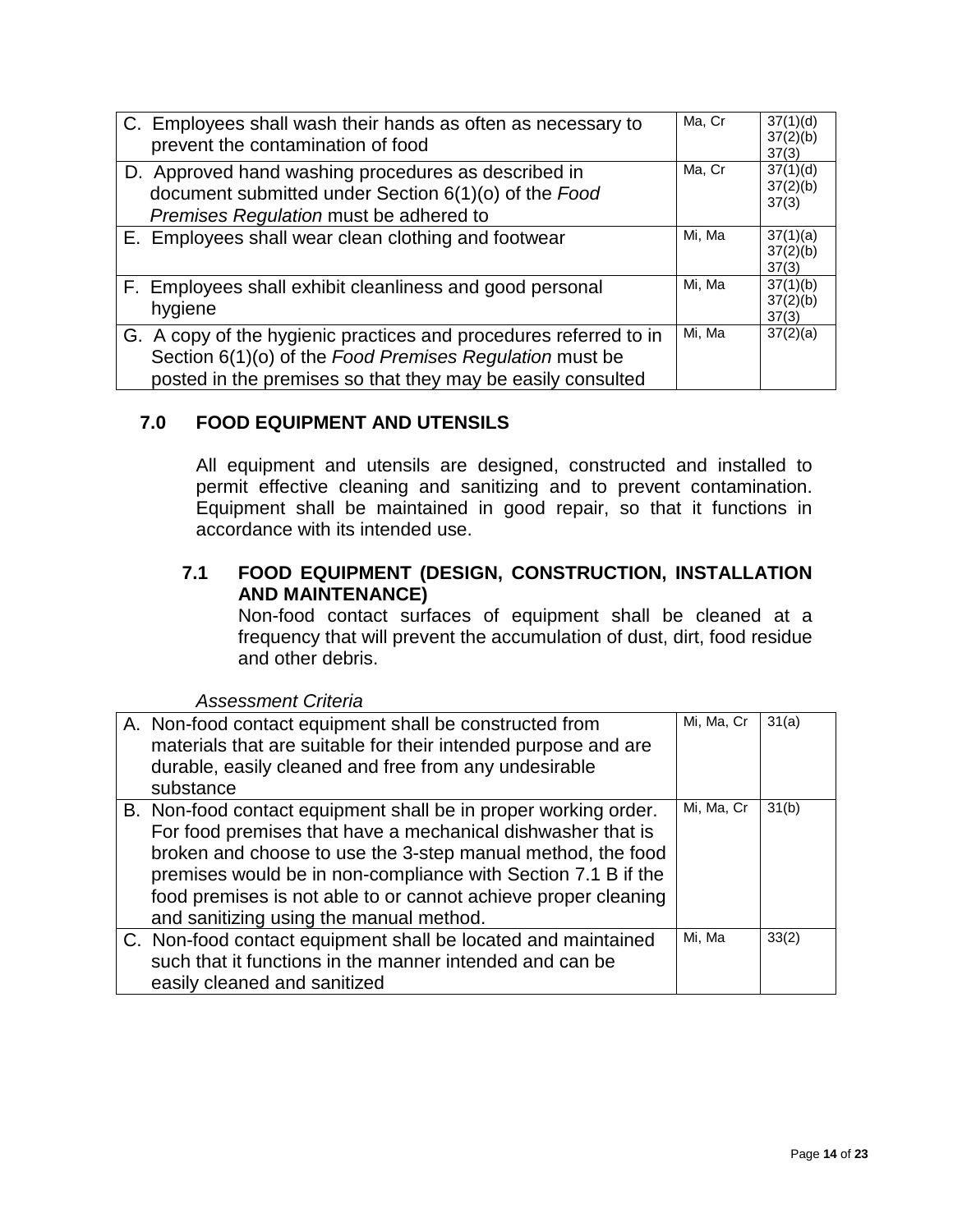<span id="page-14-0"></span>**7.2 FOOD CONTACT SURFACES (DESIGN, CONSTRUCTION, INSTALLATION AND MAINTENANCE)**

Food contact surfaces shall be cleaned and sanitized at a frequency that prevents the accumulation of grease deposits and other residues.

*Assessment Criteria*

| A. Food contact surfaces, equipment and utensils shall be<br>constructed from materials that are suitable for their<br>intended purpose and are durable, easily cleaned and free<br>from any undesirable substance       | Mi, Ma     | 31(a) |
|--------------------------------------------------------------------------------------------------------------------------------------------------------------------------------------------------------------------------|------------|-------|
| B. Food contact surfaces, equipment and utensils shall be<br>maintained such that they function in the manner intended<br>and can be easily cleaned and sanitized (e.g. scratched and<br>scored cutting boards/utensils) | Mi, Ma     | 33(2) |
| C. Food contact surfaces, equipment and utensils shall be<br>operated in a manner that ensures the safe and sanitary<br>handling of food (i.e., need to dismantle meat grinder for<br>cleaning)                          | Ma, Cr     | 31(c) |
| D. Food contact surfaces shall be handled in a sanitary manner<br>after being sanitized, and then air-dried                                                                                                              | Mi, Ma, Cr | 33(1) |

## <span id="page-14-1"></span>**7.3 MECHANICAL DISHWASHING**

All dishes and utensils must be washed, rinsed and sanitized between uses. Mechanical equipment shall be designed and operated so that all utensils are adequately cleaned and sanitized. Minor options for A & B shall only be used where alternative options are available and suitable for the size of the operation of the food premises.

| A. If a high temperature dishwasher is used, the sanitizing<br>water temperature shall reach $82^{\circ}$ C (180 $^{\circ}$ F)                                             | Mi, Ma, Cr | 31(b)<br>31(c)<br>33(1) |
|----------------------------------------------------------------------------------------------------------------------------------------------------------------------------|------------|-------------------------|
| B. If a chemical feed dishwasher is used, a suitable (food<br>grade) sanitizer shall be available and at the recommended<br>concentration                                  | Mi, Ma, Cr | 31(c)<br>33(4)<br>35    |
| C. Water temperature and/or sanitizer concentration shall be<br>verified daily to ensure that effective sanitizing is occurring                                            | Mi, Ma, Cr | <b>BP</b>               |
| D. Equipment/utensils shall be air dried in such a manner and<br>location as to avoid contamination of clean<br>equipment/utensils                                         | Mi, Ma     | 33(1)<br>35             |
| E. Where necessary, there shall be adequate space for pre-<br>flushing and scraping and be in such a location as to avoid<br>the contamination of clean equipment/utensils | Mi, Ma     | 17(b)<br>17(c)<br>33(3) |
| F. If a chemical feed dishwasher is used testing strips shall be<br>available to verify sanitizer concentration                                                            | Mi, Ma     | 33(3)<br>33(4)          |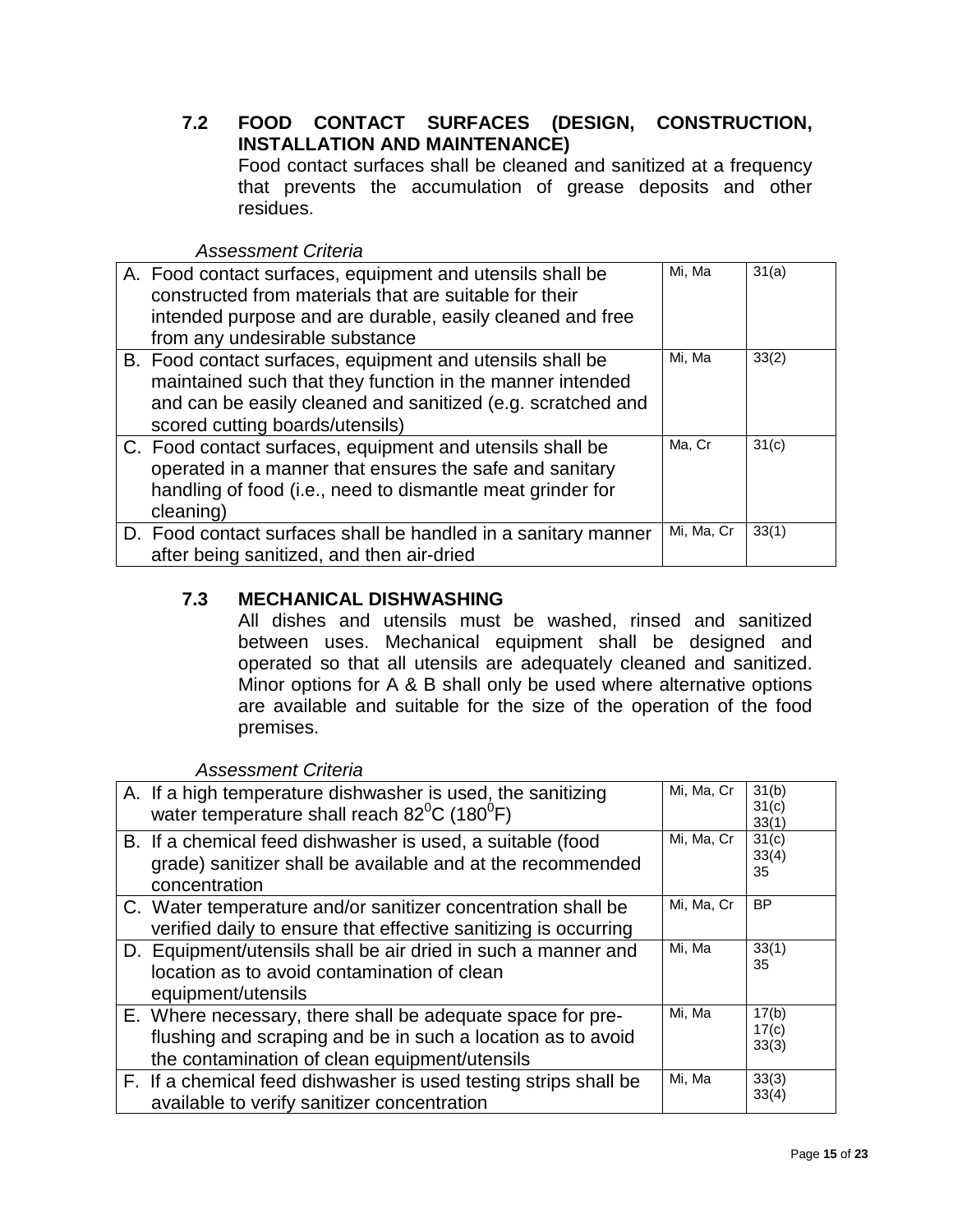| G. If a high temperature dishwasher is used, a thermostat shall<br>be available on the dishwasher to measure the rinse<br>temperature | Ma | 31(b)<br>33(3)       |
|---------------------------------------------------------------------------------------------------------------------------------------|----|----------------------|
| H. The mechanical dishwasher shall be of appropriate type for<br>the operation of the premises                                        | Ma | 17(b)<br>33(3)       |
| I. The mechanical dishwasher shall be supplied with a suitable<br>detergent.                                                          | Ma | 33(1)<br>33(3)<br>35 |

## <span id="page-15-0"></span>**7.4 MANUAL DISHWASHING**

All dishes and utensils must be washed, rinsed and sanitized between uses, or on a regular basis in such manner that reduces the risk of food contamination.

#### *Assessment Criteria*

| A. The facility shall be provided with sufficient sinks to carry out<br>an effective cleaning and sanitizing of equipment and<br>utensils                                  | Mi, Ma     | 17(b)<br>33(3)          |
|----------------------------------------------------------------------------------------------------------------------------------------------------------------------------|------------|-------------------------|
| B. A suitable (food grade) sanitizer shall be available and at the<br>recommended concentration                                                                            | Ma, Cr     | 33(1)<br>33(4)<br>35    |
| C. Sanitizer concentration shall be verified daily to ensure that<br>effective sanitizing is occurring                                                                     | Mi, Ma, Cr | <b>BP</b>               |
| D. Dishes/utensils shall be washed, rinsed, sanitized and air<br>dried                                                                                                     | Mi, Ma, Cr | 33(1)<br>35             |
| E. Sinks shall be constructed of suitable materials that are<br>durable and easily cleaned                                                                                 | Mi, Ma     | 31(a)                   |
| F. Where necessary, there shall be adequate space for pre-<br>flushing and scraping and be in such a location as to avoid<br>the contamination of clean equipment/utensils | Mi, Ma     | 17(b)<br>17(c)<br>33(3) |
| G. Testing strips shall be available to verify sanitizer<br>concentration                                                                                                  | Mi, Ma     | 33(3)<br>33(4)          |
| H. Equipment/utensils shall be air dried in such a manner and<br>location as to avoid contamination of clean<br>equipment/utensils                                         | Mi, Ma     | 33(1)<br>35             |

## **7.5 EATING UTENSILS/DISHES**

All dishes and utensils must be washed, rinsed and sanitized between uses.

| A. All utensils, containers or materials that are designed to be<br>used only once in the service or sale of food shall be<br>discarded after use | Mi. Ma             | -34 |
|---------------------------------------------------------------------------------------------------------------------------------------------------|--------------------|-----|
| B. Utensils and dishes shall be stored in a manner so as to be                                                                                    | Mi, Ma, Cr   33(1) |     |
| kept clean and sanitary                                                                                                                           |                    |     |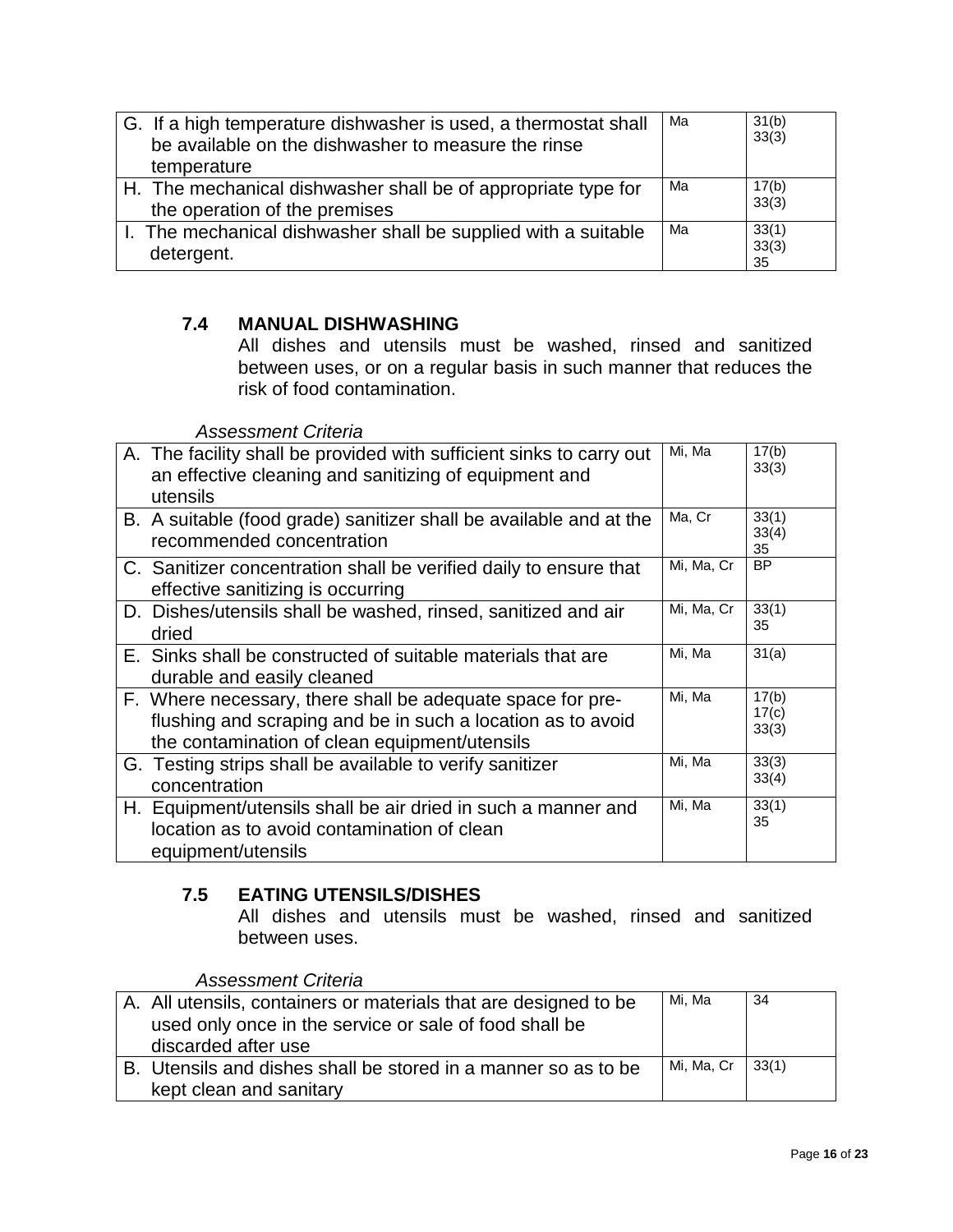| C. Cups, glasses and dishes shall not be chipped or cracked | Mi. Ma | 31(a)(b)(c) |
|-------------------------------------------------------------|--------|-------------|
| D. Spoons, spatulas, dippers, scoops and any other utensil  | Mi     | 31(c)       |
| used for dispensing ice cream or frozen desserts shall be   |        |             |
| kept, between servings, in a manner that ensures the safe   |        |             |
| and sanitary handling of food                               |        |             |

#### <span id="page-16-0"></span>**8.0 CLEANING AND SANITIZING**

Food service establishments shall have a cleaning schedule written and adhered to. Products used to sanitize surfaces shall be suitable for such purposes.

## **8.1 CLEANING AND SANITIZING**

A food premises and the equipment, utensils and food contact surfaces used in the premises shall be maintained in a sanitary condition.

| A. Non-food contact equipment shall be kept clean and sanitary                                                                                                                                                                                                                              | Mi, Ma, Cr | 33(1)<br>35 |
|---------------------------------------------------------------------------------------------------------------------------------------------------------------------------------------------------------------------------------------------------------------------------------------------|------------|-------------|
| B. Food contact surfaces, equipment and utensils shall be kept<br>clean and sanitary                                                                                                                                                                                                        | Ma, Cr     | 33(1)<br>35 |
| C. Floors, walls and ceilings shall be kept clean and sanitary                                                                                                                                                                                                                              | Mi, Ma     | 33(1)<br>35 |
| D. Shelves shall be kept clean and sanitary                                                                                                                                                                                                                                                 | Mi, Ma     | 33(1)<br>35 |
| E. Staff rooms shall be kept clean and sanitary                                                                                                                                                                                                                                             | Mi         | 33(1)<br>35 |
| F. Washrooms shall be kept clean and sanitary                                                                                                                                                                                                                                               | Mi, Ma, Cr | 18(1)       |
| G. Cleaning and sanitation procedures submitted under Section<br>$6(1)(q)$ of the Food Premises Regulation shall be posted or<br>otherwise easily obtained should an inspector request it<br>during inspection                                                                              | Mi         | <b>BP</b>   |
| H. The facilities and equipment necessary to carry out effective<br>cleaning and sanitizing shall be provided or shall be<br>accessible                                                                                                                                                     | Mi, Ma     | 33(3)       |
| I. Wiping cloths used for wiping food spills on food contact<br>surfaces shall not be used for other purposes such as wiping<br>raw foods and shall be routinely cleaned and when not in<br>use kept in separate sanitizing solution which is maintained<br>at an appropriate concentration | Mi, Ma, Cr | <b>BP</b>   |
| J. Staff shall be trained in and comply with the cleaning and<br>sanitation procedures referenced under Section 6(1)(q) of<br>the Food Premises Regulation                                                                                                                                  | Mi, Ma, Cr | 35          |
| K. A suitable detergent shall be used for washing.                                                                                                                                                                                                                                          | Ma         | 33(3)<br>35 |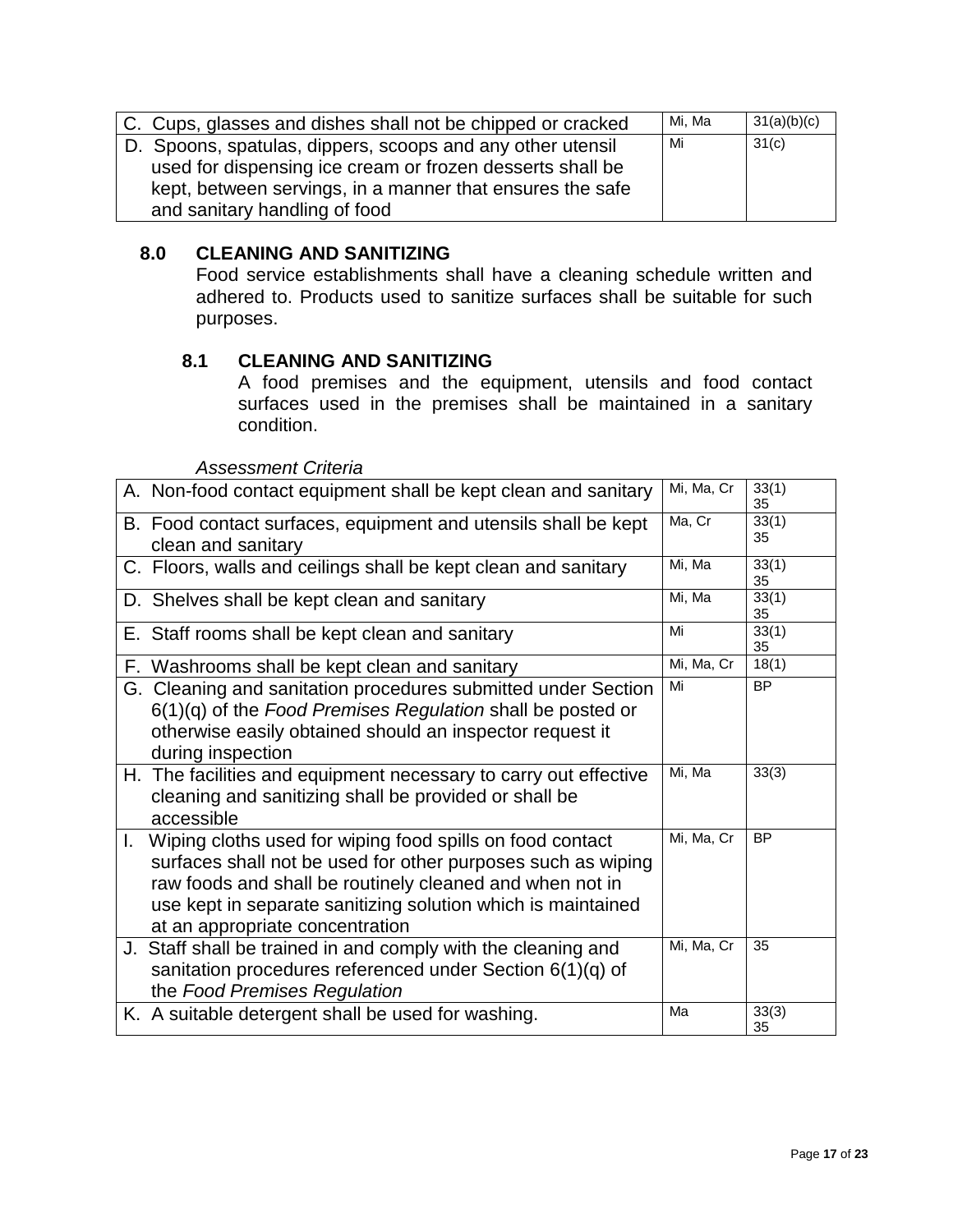## **8.2 DETERGENTS AND CHEMICAL USE AND STORAGE**

The CFIA no longer pre-approves non-food chemicals (as well as construction materials, packaging materials and working apparel). The reference listing is still available on the CFIA website but as a reference only.

[http://active.inspection.gc.ca/scripts/fssa/reference/catlist.asp?lang=e](http://active.inspection.gc.ca/scripts/fssa/reference/catlist.asp?lang=e#info) [#info](http://active.inspection.gc.ca/scripts/fssa/reference/catlist.asp?lang=e#info)

Prior to this, sanitizers and disinfectants were regulated by different groups under Health Canada. Approved food contact sanitizers did not require a Drug Identification Number (DIN); however, approved disinfectants (including food contact disinfectants) did require a DIN. Logically, a food contact sanitizer would have a DIN if it was also an approved disinfectant in Canada. These were known as disinfectants-sanitizers.

While recognizing that either a sanitizer or disinfectant sanitizer was acceptable, the use of a disinfectant-sanitizer was recommended. Disinfectants-sanitizers (had a DIN) were able to achieve a higher level of sanitization than sanitizers with no disinfection claims (no DIN). An acceptable food contact sanitizer was either listed in this database or had a *No Objection Letter* issued by CFIA.

Given the above change, sanitizers and other chemicals used in licensed food premises will have to be assessed on a case by case basis if they were not subjected to this process.

Whichever product is chosen, all approved sanitizers and disinfectants **must be used in strict accordance** with the manufacturer's instructions on the label. In addition to the name of the product, manufacturer and active ingredient, the label must clearly state the intended use of the product.

| A. Only sanitizers suitable for use on food contact surfaces<br>shall be used on those surfaces                                                          | Cr     | 33(4)       |
|----------------------------------------------------------------------------------------------------------------------------------------------------------|--------|-------------|
| B. Only approved sanitizers shall be used (with the exception of<br>unscented household bleach)                                                          | Ma, Cr | 33(4)       |
| C. Sanitizer solution shall be used in strict accordance with the<br>manufacturer's instructions on the label (recommended<br>strength and contact time) | Ma, Cr | 33(4)       |
| D. Staff must be able to demonstrate proper use of sanitizers<br>and method for testing the solution                                                     | Ma, Cr | 33(4)<br>35 |
| E. Chemicals must be stored in an acceptable manner, away<br>and separated from foods and food contact items                                             | Ma. Cr | 26(b)       |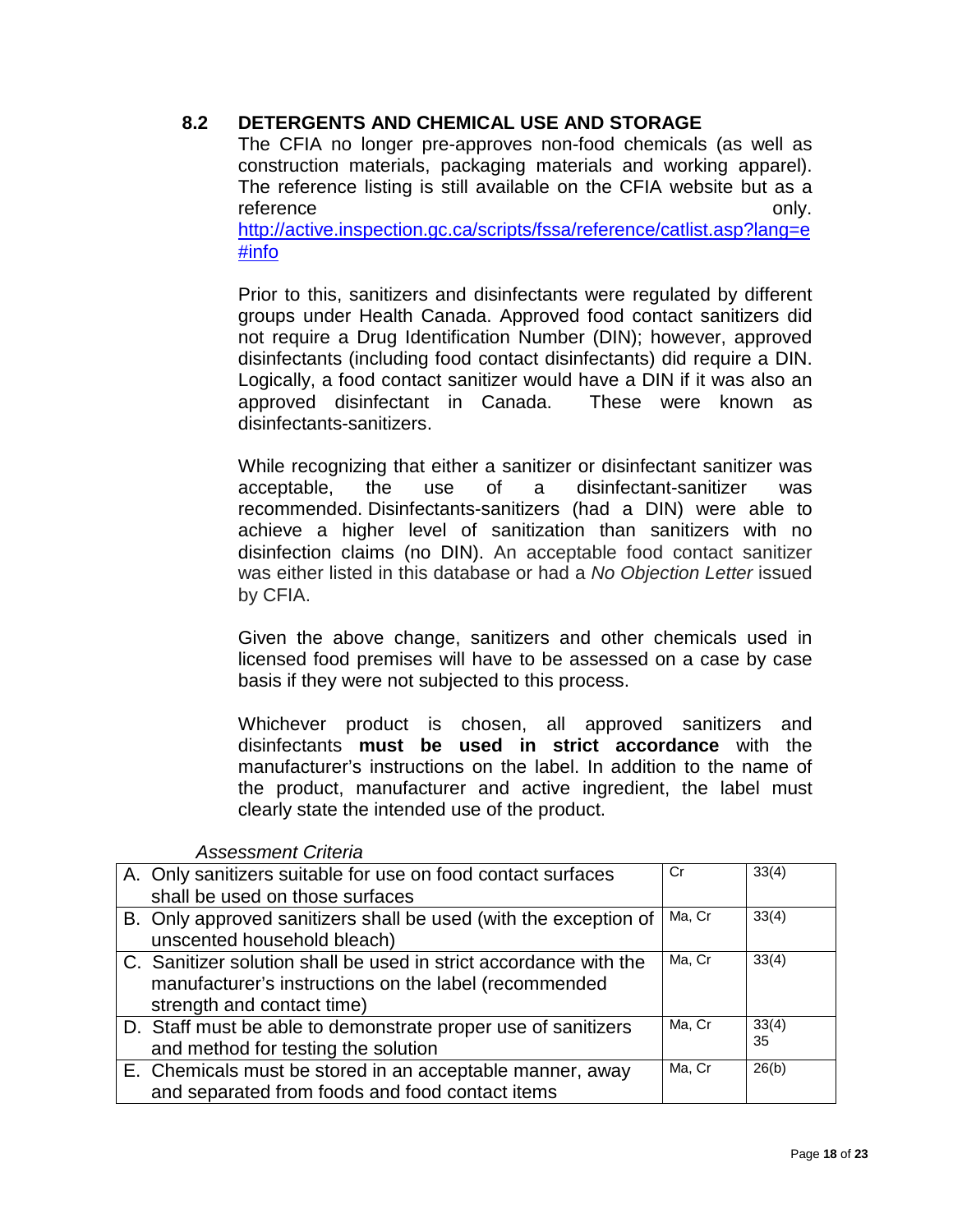| F. Sanitizer bottles must be properly labelled and available in  | Mi. Ma | 33(1), 33(3) |
|------------------------------------------------------------------|--------|--------------|
| sufficient quantity to encourage appropriate regular use.        |        |              |
| G. A suitable food grade sanitizer shall be available and at the | Ma. Cr | 33(4)        |
| recommended concentration.                                       |        |              |

## <span id="page-18-0"></span>**9.0 SANITARY FACILITIES**

Washrooms, hand sinks, utility sinks and staff washrooms must be kept clean and in good repair to minimize the opportunities for the spread of contamination.

# **9.1 WASHROOM(S)**

Sanitary facilities must be kept clean and sanitary.

*Assessment Criteria*

| A. A food premises shall be equipped with or have access to a<br>washroom for the use of staff that is located on the premises<br>or in an area that can be conveniently accessed | Ma, Cr | 17(h)     |
|-----------------------------------------------------------------------------------------------------------------------------------------------------------------------------------|--------|-----------|
| B. A hand washing station must be available with hot and cold<br>running potable water                                                                                            | Cr     | 18(1)     |
| C. Liquid or powdered soap, toilet paper and single use paper<br>towel or an approved hand drying device must be present                                                          | Ma, Cr | 18(1)     |
| D. Paper towel dispensers shall be available                                                                                                                                      | Mi     | 18(1)     |
| E. Toilet paper dispensers shall be available                                                                                                                                     | Mi     | <b>BP</b> |
| F. Washroom(s) must be kept clear of food and food contact<br>items                                                                                                               | Mi, Ma | <b>BP</b> |
| G. Garbage receptacles shall be provided                                                                                                                                          | Mi     | 18(1)     |
| H. Washroom(s) shall not open directly into an area where food<br>is prepared, stored or processed                                                                                | Mi     | 18(1)     |
| I. A sign shall be posted at all times in the washroom(s) used<br>by staff reminding them that they must wash their hands<br>each time they use the washroom                      | Mi     | 18(2)     |

# <span id="page-18-1"></span>**9.2 HAND WASHING STATIONS**

Hand washing stations must be available and properly equipped.

| A. Hand washing signs shall be posted                          | Mi     | <b>BP</b> |
|----------------------------------------------------------------|--------|-----------|
| B. A method of hand drying that uses paper towels or an air    | Mi, Ma | 17(i)     |
| dryer shall be available                                       |        |           |
| C. Paper towel shall be in a dispenser                         | Mi     | 17(i)     |
| D. Dispensed soap (liquid or powder) shall be provided at hand | Ma, Cr | 17(i)     |
| washing station(s)                                             |        |           |
| E. Hand washing stations shall be easily accessible and kept   | Мa     | 19        |
| clear at all times                                             |        |           |
| F. Hand washing stations shall not be used for any other       | Мa     | 19        |
| purpose                                                        |        |           |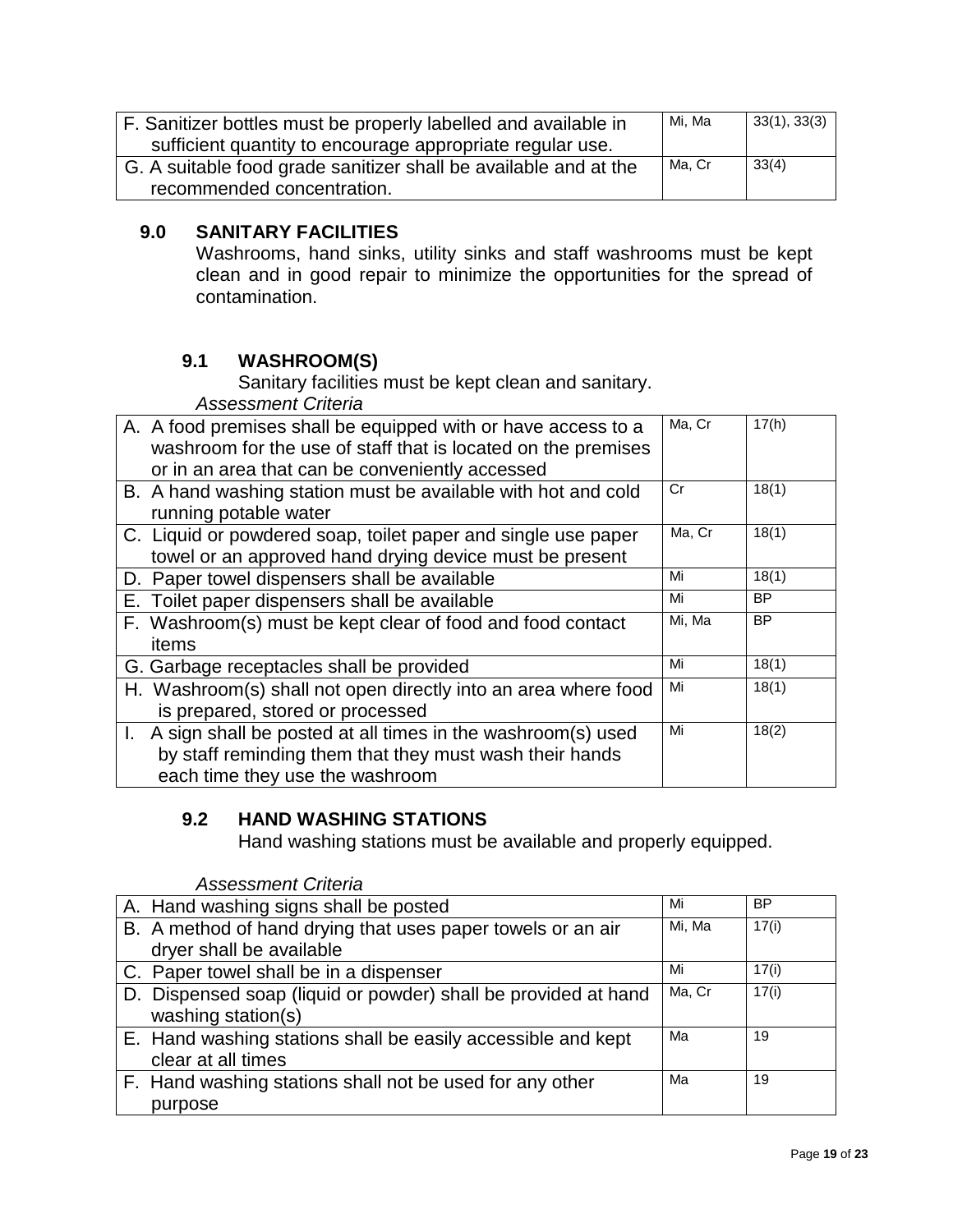| G. Hand washing stations shall be available in adequate     | Cr | 17(i) |
|-------------------------------------------------------------|----|-------|
| number and located to facilitate convenient access by staff |    |       |
| H. There must be hot and cold running potable water at all  | Cr | 17(i) |
| hand washing stations. Exceptions may occur at Public       |    |       |
| Markets and Temporary Events as per Guidelines.             |    |       |

## **10.0 FLOORS, WALLS AND CEILINGS**

<span id="page-19-0"></span>Floors, walls and ceilings shall be maintained in good repair and designed to facilitate effective cleaning and sanitation.

## **10.1 FLOORS (CONSTRUCTION AND MAINTENANCE)**

*Assessment Criteria*

| A. Floors shall be of sound construction and in good repair      |    | Mi. Ma | 17(a) |
|------------------------------------------------------------------|----|--------|-------|
| B. Floors shall be designed to facilitate effective cleaning and | Mi |        | 17(b) |
| sanitation                                                       |    |        |       |

## <span id="page-19-1"></span>**10.2 WALLS (CONSTRUCTION AND MAINTENANCE)**

*Assessment Criteria*

| A. Walls shall be of sound construction and in good repair      | Mi. Ma | 17(a) |
|-----------------------------------------------------------------|--------|-------|
| B. Walls shall be designed to facilitate effective cleaning and | Mi     | 17(b) |
| sanitation                                                      |        |       |

## <span id="page-19-2"></span>**10.3 CEILINGS (CONSTRUCTION AND MAINTENANCE)**

*Assessment Criteria*

| A. Ceilings shall be of sound construction and in good repair      | Mi. Ma | 17(a) |
|--------------------------------------------------------------------|--------|-------|
| B. Ceilings shall be designed to facilitate effective cleaning and | Mi     | 17(b) |
| sanitation                                                         |        |       |

## **11.0 WATER SUPPLY AND WASTE DISPOSAL**

A food premises shall be provided with a potable water supply. Waste water must be disposed in accordance with the *Food Premises Regulation*. Solid waste shall be managed as to prevent health risks.

## **11.1 WATER (QUALITY AND QUANTITY)**

Hot and cold running potable water is supplied in sufficient quantity and pressure to meet the needs of the operation and to all plumbing fixtures.

| A. There shall be hot and cold running water in sufficient | .Cr  | 17(d) |
|------------------------------------------------------------|------|-------|
| quantity to meet the needs of the operation (for fixed     |      |       |
| premises this means under pressure)                        |      |       |
| B. Only potable water shall be used in rooms where food is | - Cr | 17(d) |
| prepared, served, or stored; and at all hand washing       |      |       |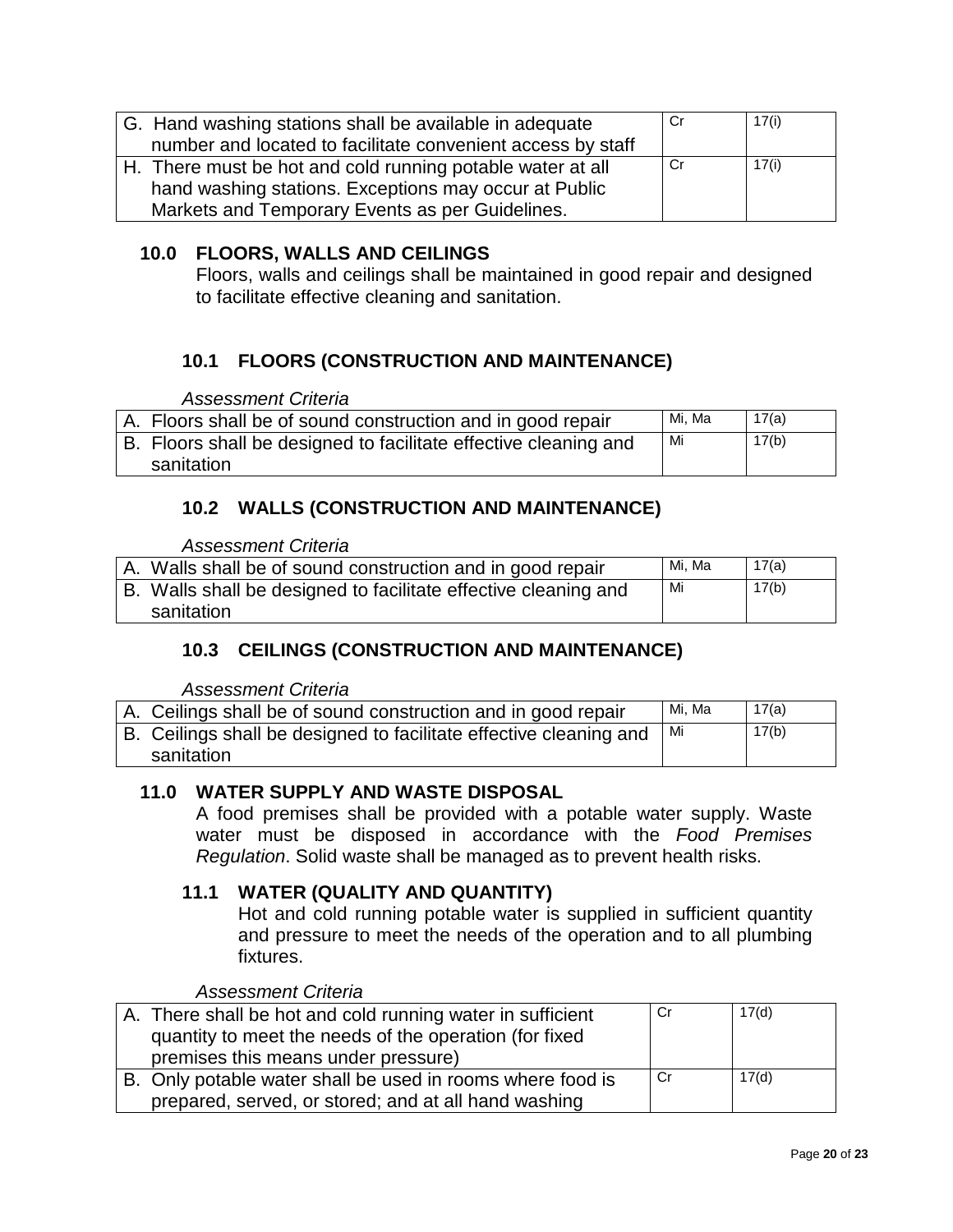| stations                                                                                                                                                                                                                                                                                                                                        |        |                        |
|-------------------------------------------------------------------------------------------------------------------------------------------------------------------------------------------------------------------------------------------------------------------------------------------------------------------------------------------------|--------|------------------------|
| C. Premises with private water supplies shall follow the water<br>sampling plan to demonstrate potability as per Appendix I<br>of the Food Premises SOP                                                                                                                                                                                         | Ma     | 17(d)<br>13(2)(b)(PHA) |
| D. The food premises shall be designed and maintained in<br>such a way as to prevent cross-connections between non-<br>potable water and the potable water supply. Examples of<br>non-potable water include but are not limited to the waste<br>water system, soap and sanitizer dispensers, hoses<br>attached to faucets with no air gap, etc. | Ma, Cr | 17(i)                  |
| E. If there is a water treatment system on-site, it shall be in<br>proper working order and maintained in accordance with<br>the manufacturer's specifications                                                                                                                                                                                  | Ma, Cr | 31(b)(c)<br>33(2)      |
| F. Ice shall be made from an approved potable water source<br>(a location listed with CFIA)                                                                                                                                                                                                                                                     | Ma, Cr | 23(1)                  |

## **11.2 SEWAGE DISPOSAL**

Sewage and domestic waste water must be discharged to a communal system or an on-site sewage disposal system.

*Assessment Criteria*

|        | A. If the premises is on private on-site sewage disposal system<br>a grease trap must be present. These chambers must be<br>sized and maintained in accordance with the<br>manufacturer's instructions.                | Mi         | 17(e)  |
|--------|------------------------------------------------------------------------------------------------------------------------------------------------------------------------------------------------------------------------|------------|--------|
| hazard | B. An on-site sewage system shall not be creating a health                                                                                                                                                             | Ma, Cr     | 6(PHA) |
|        | C. A food premises shall be connected to or will have access to<br>an approved waste water system and it shall be constructed<br>so as to properly handle the disposal of waste (to be<br>expanded if seats are added) | Mi, Ma, Cr | 17(e)  |

# **11.3 SOLID WASTE HANDLING**

Solid waste must be handled and disposed of in a manner that will not create a health hazard or a nuisance.

| A. Garbage containers and recyclable containers shall be leak<br>proof and non-absorbent                          | Mi, Ma     | 31(a)          |
|-------------------------------------------------------------------------------------------------------------------|------------|----------------|
| B. Container(s) shall be cleaned when necessary                                                                   | Mi, Ma     | 31(a)<br>33(1) |
| C. Garbage containers shall be maintained in such a way to<br>exclude insects, rodents and vermin                 | Ma. Cr     | 36(a)          |
| D. Other waste such as grease needs to be stored in an<br>acceptable manner, which excludes insects, rodents, and | Mi, Ma, Cr | 36(a)          |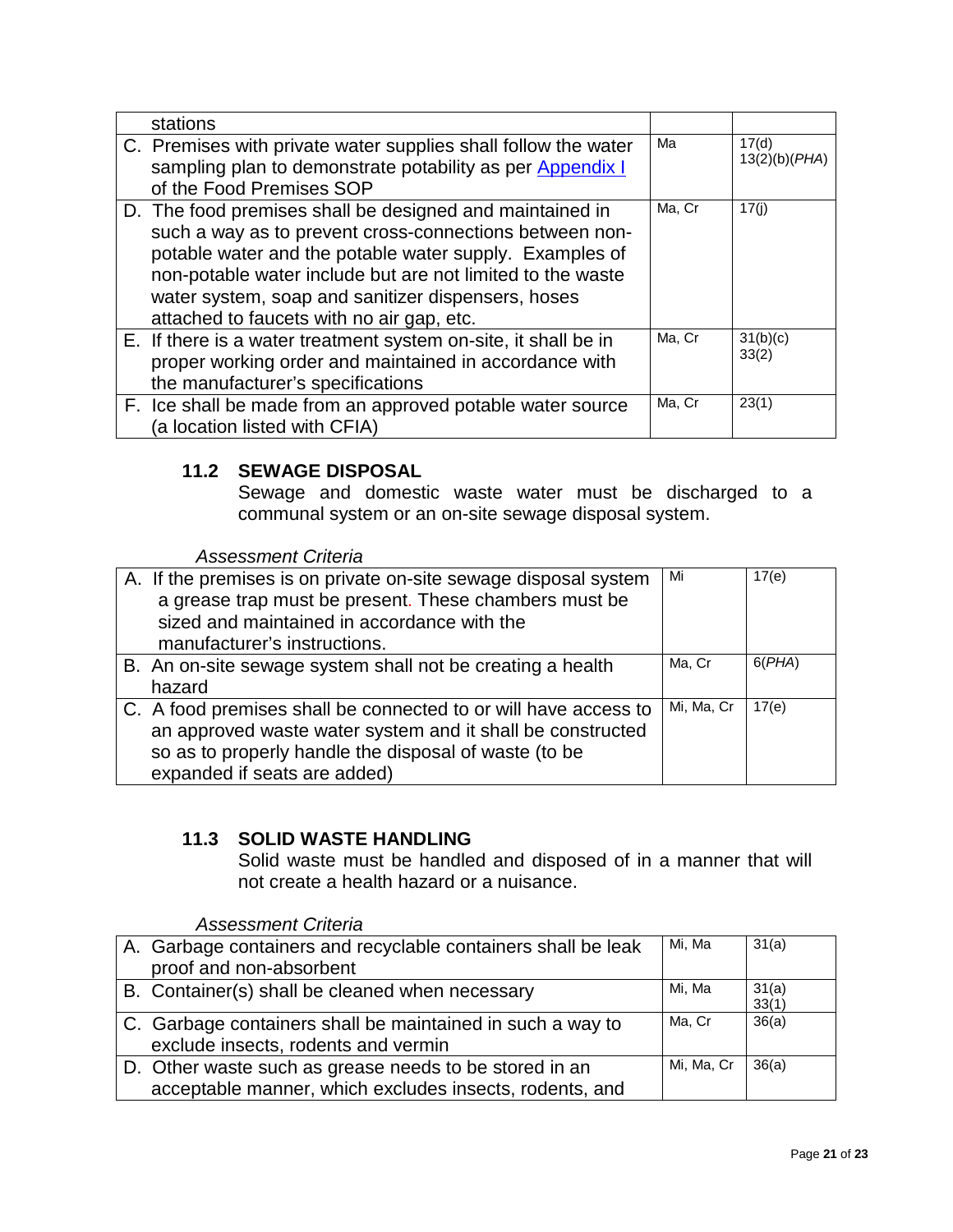| vermin                                                         |        |       |
|----------------------------------------------------------------|--------|-------|
| E. Solid waste shall be collected as often as necessary        | Mi. Ma | -35   |
| F. Adequate receptacles shall be provided for take-out garbage | Mi, Ma | 33(3) |
| and litter shall be collected from the food premises           |        | 35    |

## <span id="page-21-0"></span>**12.0 LIGHTING AND VENTILATION**

#### **12.1 LIGHTING**

<span id="page-21-1"></span>Lighting provided by natural and/or artificial means must provide adequate illumination for the activities/functions being performed.

*Assessment Criteria*

| A. Light fixtures where food can be contaminated shall be       | Mi, Ma | 26(a)    |
|-----------------------------------------------------------------|--------|----------|
| properly covered and /or shatter proof.                         |        |          |
| B. Lighting shall be provided throughout all areas of the       | Mi, Ma | 17(f)    |
| premises and shall be of sufficient intensity to meet the       |        |          |
| needs of the operation                                          |        |          |
| C. Light fixtures and ceiling fans shall be designed to prevent | Mi     | 31(a)    |
| accumulation of dirt and easily cleanable                       |        | 33(1)(2) |

## <span id="page-21-2"></span>**12.2 VENTILATION**

Ventilation must maintain the air at an appropriate comfort level and prevent the accumulation of undesirable substances.

#### *Assessment Criteria*

| A. Effective ventilation shall be provided to areas of the  | Mi | 17(g) |
|-------------------------------------------------------------|----|-------|
| premises that are subject to the generation or accumulation |    |       |
| of odours, fumes, steam, vapors, smoke or excessive heat    |    |       |

## <span id="page-21-4"></span><span id="page-21-3"></span>**13.0 GENERAL**

## **13.1 LICENCE**

*Assessment Criteria*

| A. A valid licence to operate a food premises shall be posted     | Mi | 16        |
|-------------------------------------------------------------------|----|-----------|
| for the general public to see                                     |    |           |
| B. The information written on the licence shall be accurate       | Mi | <b>BP</b> |
| C. The latest copy of the current food inspection report shall be | Mi | -40       |
| displayed so that customers can easily read the report            |    |           |

## **13.2 RODENT AND INSECT CONTROL**

All areas must be free of insects and rodents.

| A. There shall not be any signs of insects and/or rodents      | Ma. Cr | 36(a)          |
|----------------------------------------------------------------|--------|----------------|
| B. Openings to the outside shall be screened                   | Mi. Ma | 36(a)          |
| C. Any pesticides used on the premises shall not be used while | Ma, Cr | 26(b)<br>36(c) |